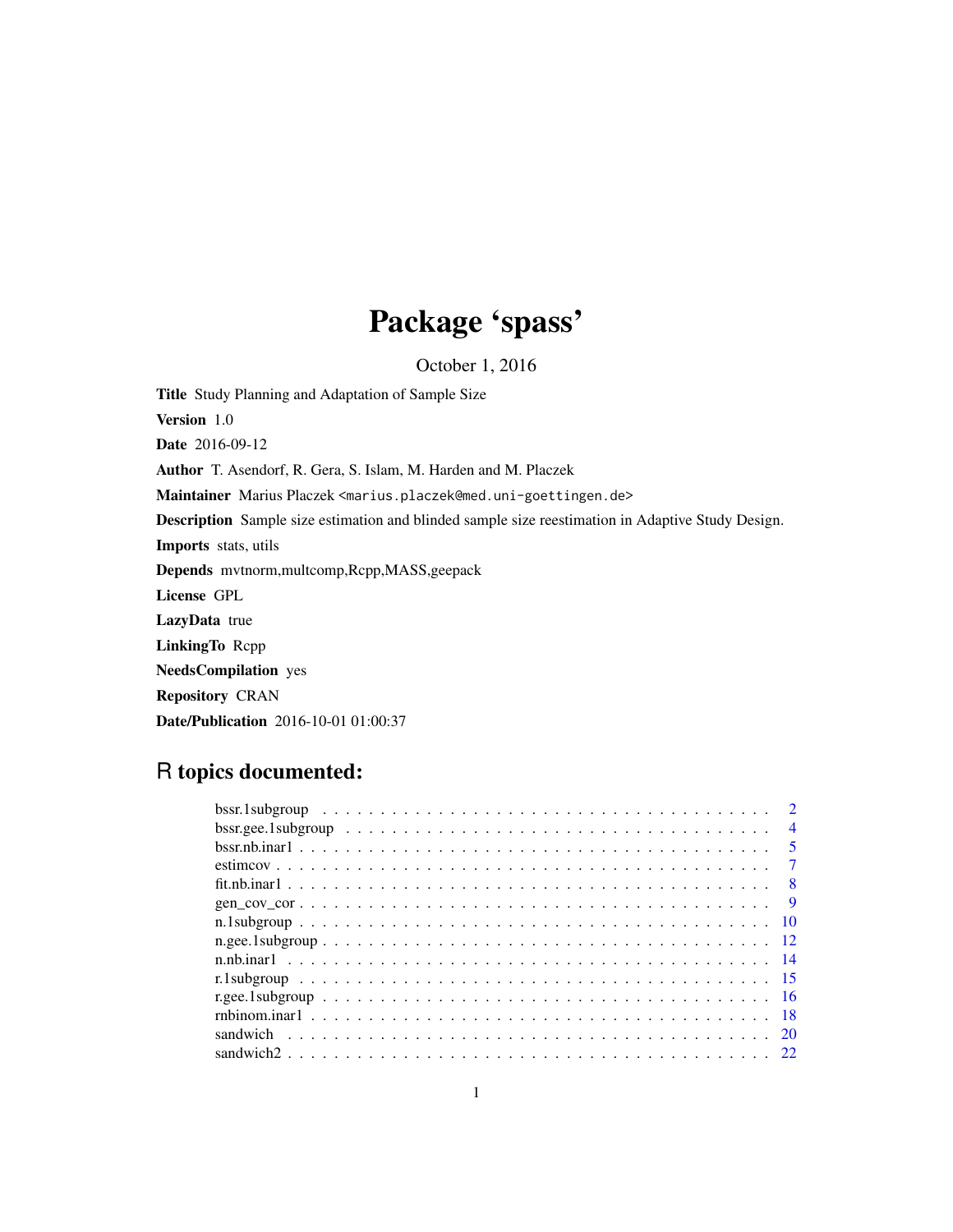# <span id="page-1-0"></span>2 bssr.1subgroup

| Index |  |  |  |  |  |  |  |  |  |  |  |  |  |  |  |  |  |
|-------|--|--|--|--|--|--|--|--|--|--|--|--|--|--|--|--|--|
|       |  |  |  |  |  |  |  |  |  |  |  |  |  |  |  |  |  |
|       |  |  |  |  |  |  |  |  |  |  |  |  |  |  |  |  |  |
|       |  |  |  |  |  |  |  |  |  |  |  |  |  |  |  |  |  |
|       |  |  |  |  |  |  |  |  |  |  |  |  |  |  |  |  |  |
|       |  |  |  |  |  |  |  |  |  |  |  |  |  |  |  |  |  |

<span id="page-1-1"></span>

bssr.1subgroup *Blinded Sample Size Recalculation for a One Subgroup Design*

# Description

Given data from an Internal Pilot Study (IPS), bssr.1subgroup reestimates the nuisance parameters, i.e. variances and prevalence, and recalculates the required sample size for proving a desired alternative when testing for an effect in the full or subpopulation. See 'Details' for more information.

#### Usage

```
bssr.1subgroup(data, alpha, beta, delta, eps = 0.001,
  approx = c("conservative.t", "liberal.t", "normal"), df = <math>c("n", "n1")</math>,adjust = c("YES", "NO"), k = 1, nmax = 1000)
```
# Arguments

| data   | data matrix with data from ongoing trial: see 'Details'.                                                                                                                                                                                                                                |
|--------|-----------------------------------------------------------------------------------------------------------------------------------------------------------------------------------------------------------------------------------------------------------------------------------------|
| alpha  | level (type I error) to which the hypothesis is tested.                                                                                                                                                                                                                                 |
| beta   | type II error (power=1-beta) to which an alternative should be proven.                                                                                                                                                                                                                  |
| delta  | vector of treatment effects to be proven, c(outside subgroup, inside subgroup).                                                                                                                                                                                                         |
| eps    | precision parameter concerning the power calculation in the iterative sample size<br>search algorithm.                                                                                                                                                                                  |
| approx | approximation method: Use a conservative multivariate t distribution ("conser-<br>vative.t"), a liberal multivariate t distribution ("liberal.t") or a multivariate nor-<br>mal distribution ("normal") to approximate the joint distribution of the standard-<br>ized test statistics. |
| df     | in case of a multivariate t distribution approximation, recalculate sample size<br>with degrees of freedom depending on the size of the IPS $(df=n1)$ or depending<br>on the final sample size (df=n).                                                                                  |
| adjust | adjust blinded estimators for assumed treatment effect ("YES", "No").                                                                                                                                                                                                                   |
| k      | sample size allocation factor between groups: see 'Details'.                                                                                                                                                                                                                            |
| nmax   | maximum total sample size.                                                                                                                                                                                                                                                              |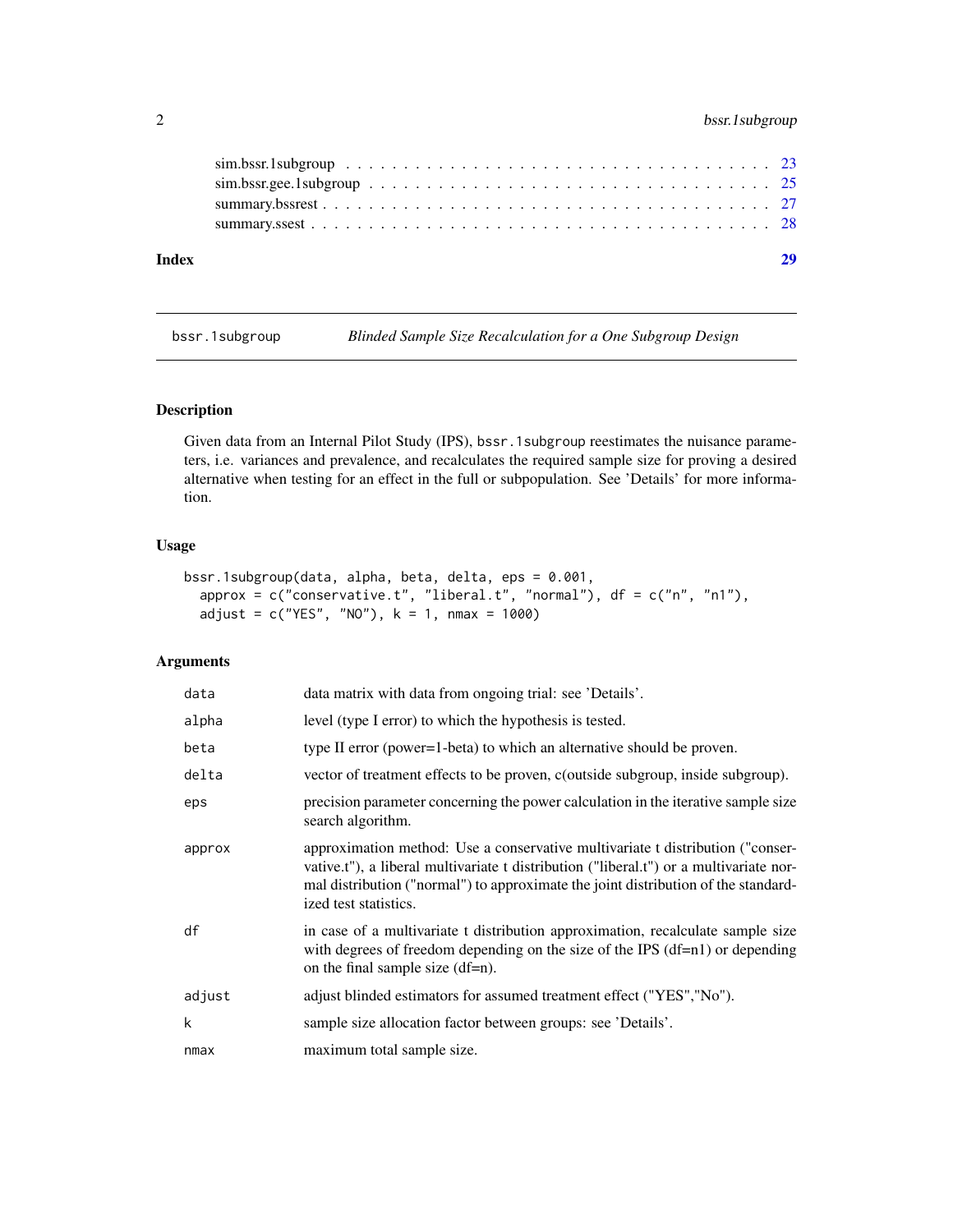#### <span id="page-2-0"></span>bssr.1subgroup 3

#### Details

This function performs blinded nuisance parameter reestimation in a design with a subgroup within a full population where we want to test for treatment effects between a control and a treatment group. Then the required sample size for the control and treatment group to prove an existing alternative delta with a specified power 1-beta when testing the global null hypothesis  $H_0$ :  $\Delta_F = \Delta_S = 0$ to level alpha is calculated.

The data matrix data should have three columns: The first column has to be a binary variable (0=treatment group, 1=control group). The second column should also contain a binary variable giving the full population/subgroup differentiation (0=full population, 1=subpopulation). The last column contains the observations.

For sample sizes  $n_C$  and  $n_T$  of the control and treatment group, respectively, the argument k is the sample size allocation factor, i.e.  $k = n_T / n_C$ .

The parameter df provides a difference to the standard sample size calculation procedure implemented in [n.1subgroup](#page-9-1). When applying a multivariate t distribution approximation to approximate the joint distribution of the standardized test statistics it gives the opportunity to use degrees of freedom depending on the number of subjects in the IPS instead of degrees of freedom depending on the projected final sample size. Note that this leads to better performance when dealing with extremely small subgroup sample sizes but significantly increases the calculated final sample size.

# Value

bssr.1subgroup returns a list containing the recalculated required sample size within the control group and treatment group along with all relevant parameters. Use [summary.bssrest](#page-26-1) for a structured overview.

#### Source

bssr.1subgroup uses code contributed by Marius Placzek.

# See Also

[n.1subgroup](#page-9-1) for sample size calculation prior to the trial.

# Examples

#Given data from the Internal Pilot Study, reestimate the nuisance parameters and #recalculate the required sample size to correctly reject with #80% probability when testing the global Nullhypothesis H\_0: Delta\_F=Delta\_S = 0 #assuming the true effect Delta\_S=1 is in the subgroup (no effect outside of the subgroup).

```
random<-r.1subgroup(n=50, delta=c(0,1), sigma=c(1,1.2), tau=0.4, fix.tau="YES", k=2)
reestimate<-bssr.1subgroup(data=random,alpha=0.05,beta=0.1,delta=c(0,1),eps=0.001,
approx="conservative.t",df="n1",k=2,adjust="NO")
summary(reestimate)
```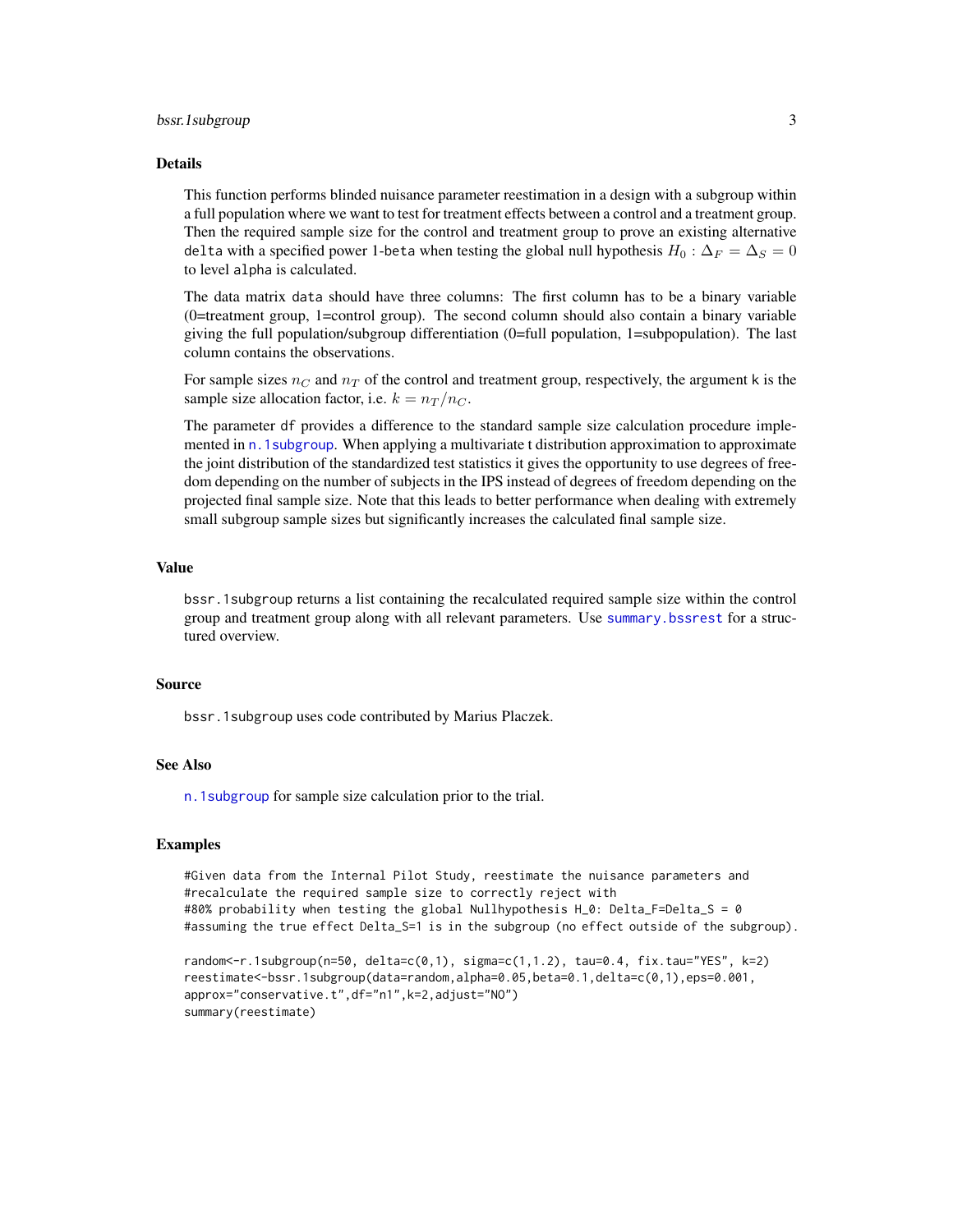<span id="page-3-1"></span><span id="page-3-0"></span>

#### Description

Given data from an Internal Pilot Study (IPS), bssr.GEE.1subgroup given the reestimated nuisance parameteres are calculated. bssr.gee.1subgroup is a wraper for n.gee.1subgroup because the reestimation of the variances can be highly dependable on the user and should be done seperatly. see "detail" for more information on that.

## Usage

```
bssr.gee.1subgroup(alpha, tail = "both", beta = NULL, delta, estsigma,
  tau = 0.5, k = 1
```
#### Arguments

| alpha    | level (type I error) to which the hypothesis is tested.                                              |
|----------|------------------------------------------------------------------------------------------------------|
| tail     | which type of test is used, e.g. which quartile und HO is calculated                                 |
| beta     | type II error (power=1-beta) to which an alternative should be proven.                               |
| delta    | vector of regression coefficients values which shall be proven, c(allcomers, only<br>subpopulation). |
| estsigma | reestimated vector of assymptotic standard deviations.                                               |
| tau      | ration between F/S and S                                                                             |
| k        | sample size allocation factor between groups: see 'Details'.                                         |

# Details

This function provides a simple warper for n.gee.1subgroup where instead of initial assumptions blind estimated nuisance parameter inserted. For information see n.gee.1subgroup. alternative delta with a specified power 1-beta when testing the global null hypothesis  $H_0: \beta^F_3 = \beta^S_3 = 0$ to level alpha is calculated.

The data matrix data should have as many columns as observed timepoints: first column first observed timepoint. As of now the timepoints must be equispaced to calculate the correct intrasubject covariance-matrix. Entries can be NA. See r.gee.1subgroup.r for more information.

For sample sizes  $n<sub>C</sub>$  and  $n<sub>T</sub>$  of the control and treatment group, respectively, the argument k is the sample size allocation factor, i.e.  $k = n_T / n_C$ .

#### Value

bssr.gee.1subgroup returns a list containing the recalculated required sample size within the control group and treatment group along with all relevant parameters. Use [summary.bssrest](#page-26-1) for a structured overview.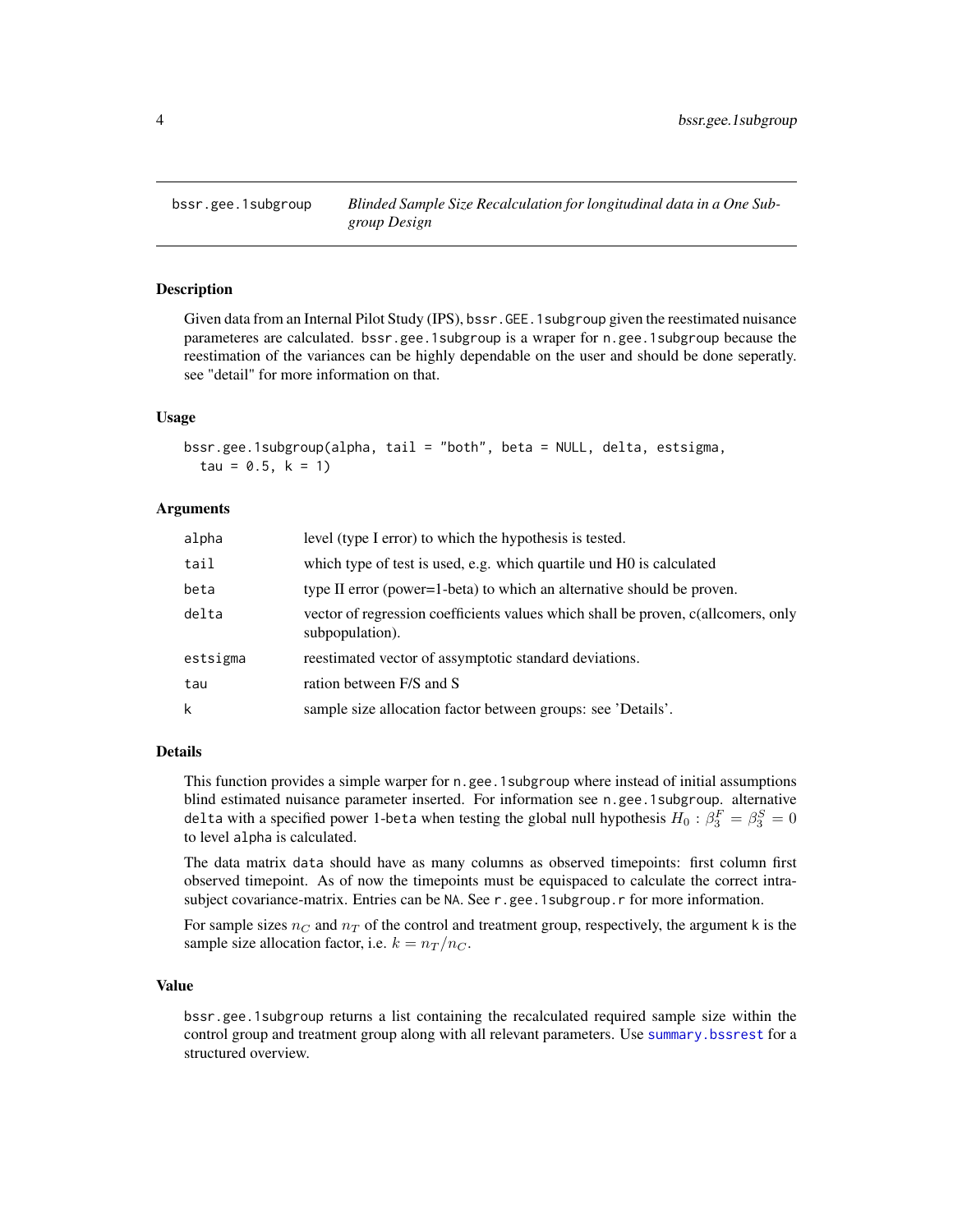#### <span id="page-4-0"></span>bssr.nb.inar1 5

# Source

bssr.gee.1subgroup uses code contributed by Roland Gerard Gera.

# See Also

[n.gee.1subgroup](#page-11-1) for sample size calculation prior to the trial, r.gee.1subgroup how list data should look like and estimcov how the reestimation of nuisance parameters works. See sim.gee for an enxample for an initial sample size estimation and reestimation to see the functions working in junction.

# Examples

```
estimate<-bssr.gee.1subgroup(alpha=0.05,beta=0.2,delta=c(0.1,0.1),estsigma=c(0.8,0.4),tau=0.4, k=1)
summary(estimate)
```
<span id="page-4-1"></span>bssr.nb.inar1 *Blinded Sample Size Reestimation for Longitudinal Count Data using the NB-INAR(1) Model*

# Description

bssr.nb.inar1 fits blinded observations and recalculates the sample size required for proving a desired alternative when testing for a rate ratio between two groups unequal to one. See 'Details' for more information.

#### Usage

```
bssr.nb.inar1(alpha, power, delta, x, n, k)
```
# Arguments

| alpha        | level (type I error) to which the hypothesis is tested.                                                                         |
|--------------|---------------------------------------------------------------------------------------------------------------------------------|
| power        | power (1 - type II error) to which an alternative should be proven.                                                             |
| delta        | the rate ratio which is to be proven.                                                                                           |
| $\mathsf{x}$ | a matrix or data frame containing count data which is to be fitted. Columns<br>correspond to time points, rows to observations. |
| n            | a vector giving the sample size within the control group and the treatment group,<br>respecitvely.                              |
| k            | planned sample size allocation factor between groups: see 'Details'.                                                            |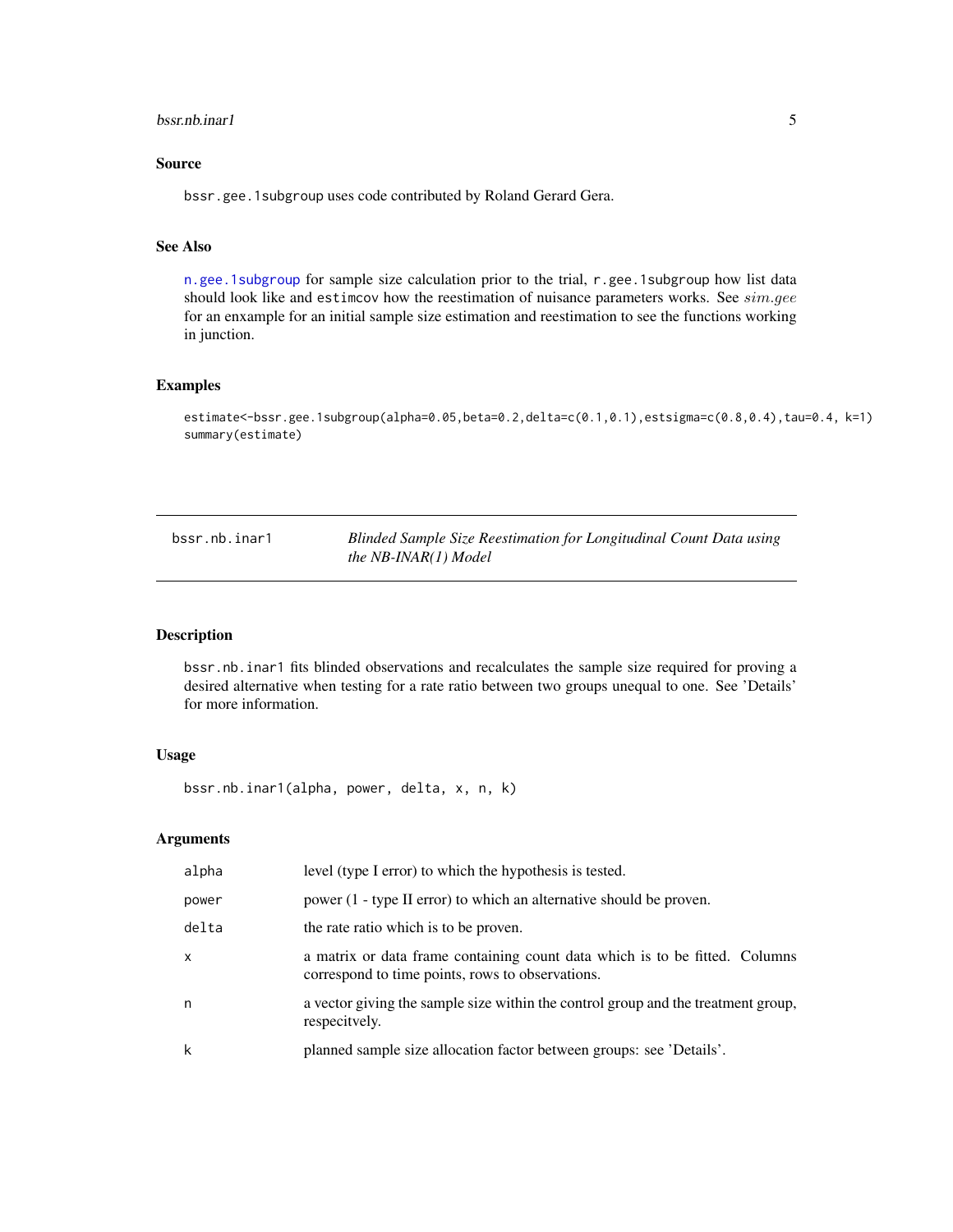#### <span id="page-5-0"></span>Details

When testing for differences between rates  $\mu_C$  and  $\mu_T$  of two groups, a control and a treatment group respectively, we usually test for the ratio between the two rates, i.e.  $\mu_T / \mu_C = 1$ . The ratio of the two rates is refered to as  $\delta$ , i.e.  $\delta = \mu_T / \mu_C$ .

bssr.nb.inar1 gives back the required sample size for the control and treatment group required to prove an existing alternative theta with a specified power power when testing the null hypothesis  $H_0$ :  $\mu_T/\mu_C \geq 1$  to level alpha. Nuisance parameters are estimated through the blinded observations x, thus not further required.

for sample sizes  $n_C$  and  $n_T$  of the control and treatment group, respectively, the argument k is the desired sample size allocation factor at the end of the study, i.e.  $k = n_T / n_C$ .

#### Value

rnbinom.inar1 returns the required sample size within the control group and treatment group.

#### Source

rnbinom.inar1 uses code contributed by Thomas Asendorf.

# See Also

[rnbinom.inar1](#page-17-1) for information on the NB-INAR(1) model, [n.nb.inar1](#page-13-1) for calculating initial sample size required when performing inference, [fit.nb.inar1](#page-7-1) for calculating initial parameters required when performing sample size estimation

#### Examples

#Calculate required sample size to find significant difference with #80% probability when testing the Nullhypothesis H\_0: mu\_T/mu\_C >= 1 #assuming the true effect delta is 0.8 and rate, size and correlation #parameter in the control group are 2, 1 and 0.5, respectively.

estimate<-n.nb.inar1(alpha=0.025, power=0.8, delta=0.8, muC=2, size=1, rho=0.5, tp=7, k=1)

```
#Simulate data
placebo<-rnbinom.inar1(n=50, size=1, mu=2, rho=0.5, tp=7)
treatment<-rnbinom.inar1(n=50, size=1, mu=1.6, rho=0.5, tp=7)
```

```
#Blinded sample size reestimation
blinded.data<-rbind(placebo, treatment)[sample(1:100),]
estimate<-bssr.nb.inar1(alpha=0.025, power=0.8, delta=0.8, x=blinded.data, n=c(50,50), k=1)
summary(estimate)
```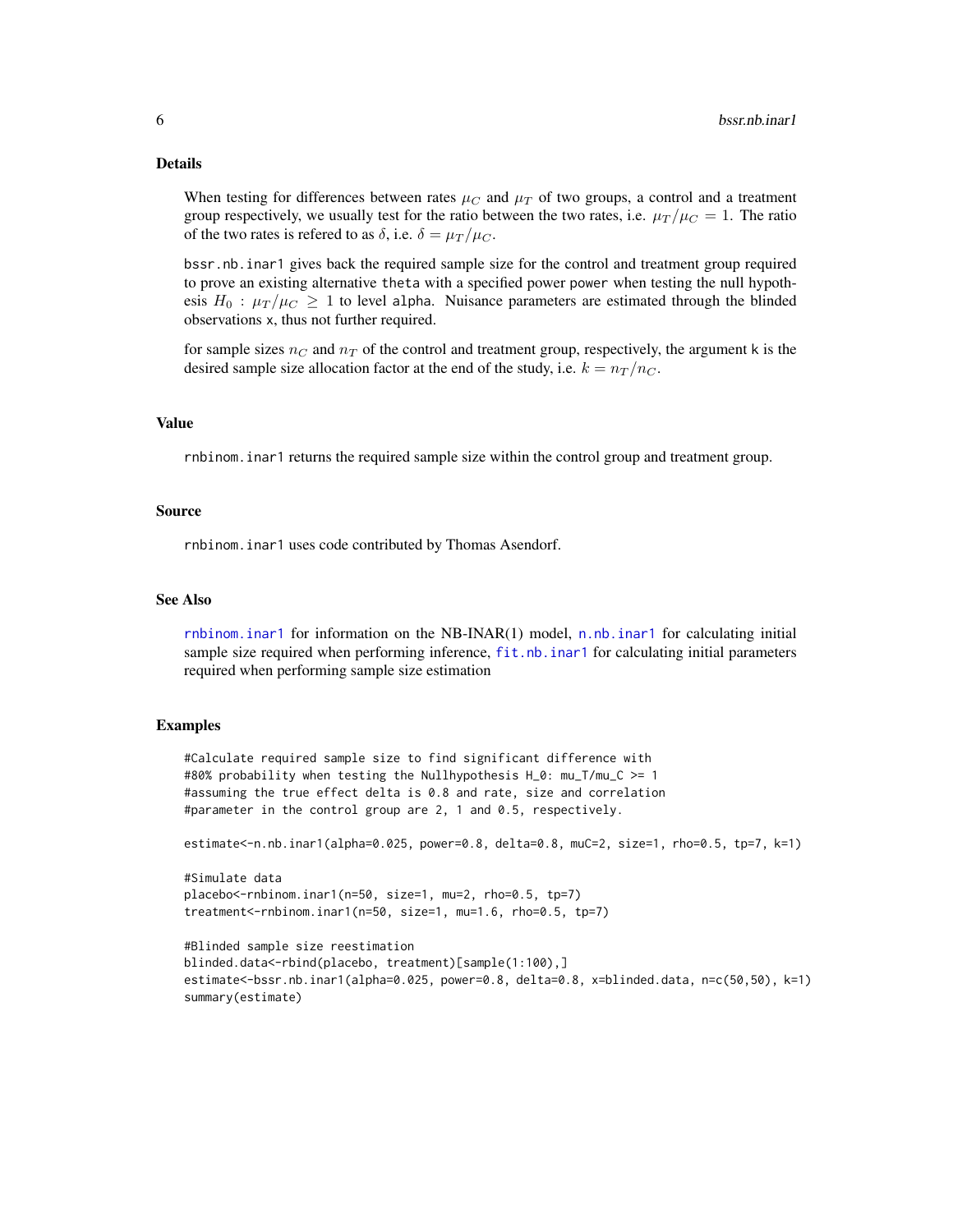<span id="page-6-1"></span><span id="page-6-0"></span>

#### Description

estimcov estimates variance, intra-subject-correlation and dropout given empirical data.

# Usage

```
estimcov(data, Time, Startvalues = c(3, 0.5, 1), stepwidth = c(0.001, 0.001,0.001), maxiter = 10000, lower = c(1e-04, 1e-04, 1e-04), upper = c(Inf,
  5, 3))
```
# Arguments

| data        | list of gathered data. The list must be consistent with the gernerated data of<br>r.gee.1subgroup |
|-------------|---------------------------------------------------------------------------------------------------|
| Time        | list with observed time points: see 'Details'                                                     |
| Startvalues | start values for the paramteres var, tho and theta                                                |
| stepwidth   | vector of stepwidths which the optimisation-function should use                                   |
| maxiter     | value setting maximal amount of iterations for the optimisation algorithm                         |
| lower       | lower bound for var, rho and theta                                                                |
| upper       | upper bound for var, rho and theta                                                                |

# Details

Function estimcov fits a covariance-matrix with parameters var,rho and theta (see [gen\\_cov\\_cor](#page-8-1) for matrix generation) to an empirical covarince-matrix provided by data.

#### Value

estimcov returns a list with two vectors. The first entry consists of a vector with estimations for c(var,rho,theta) while the second entry contains a vector, describing the empirical dropout-chance per timepoint.

# Source

estimcov uses code contributed Roland Gerard Gera.

#### See Also

[r.gee.1subgroup](#page-15-1) for information on the generated longitudinal data and [n.gee.1subgroup](#page-11-1) for the calculation of initial sample sizes for longitudinal GEE-models and [bssr.gee.1subgroup](#page-3-1) for blinded sample size reestimation within a trial. See [gen\\_cov\\_cor](#page-8-1) for more information on the generation of covariance matrices.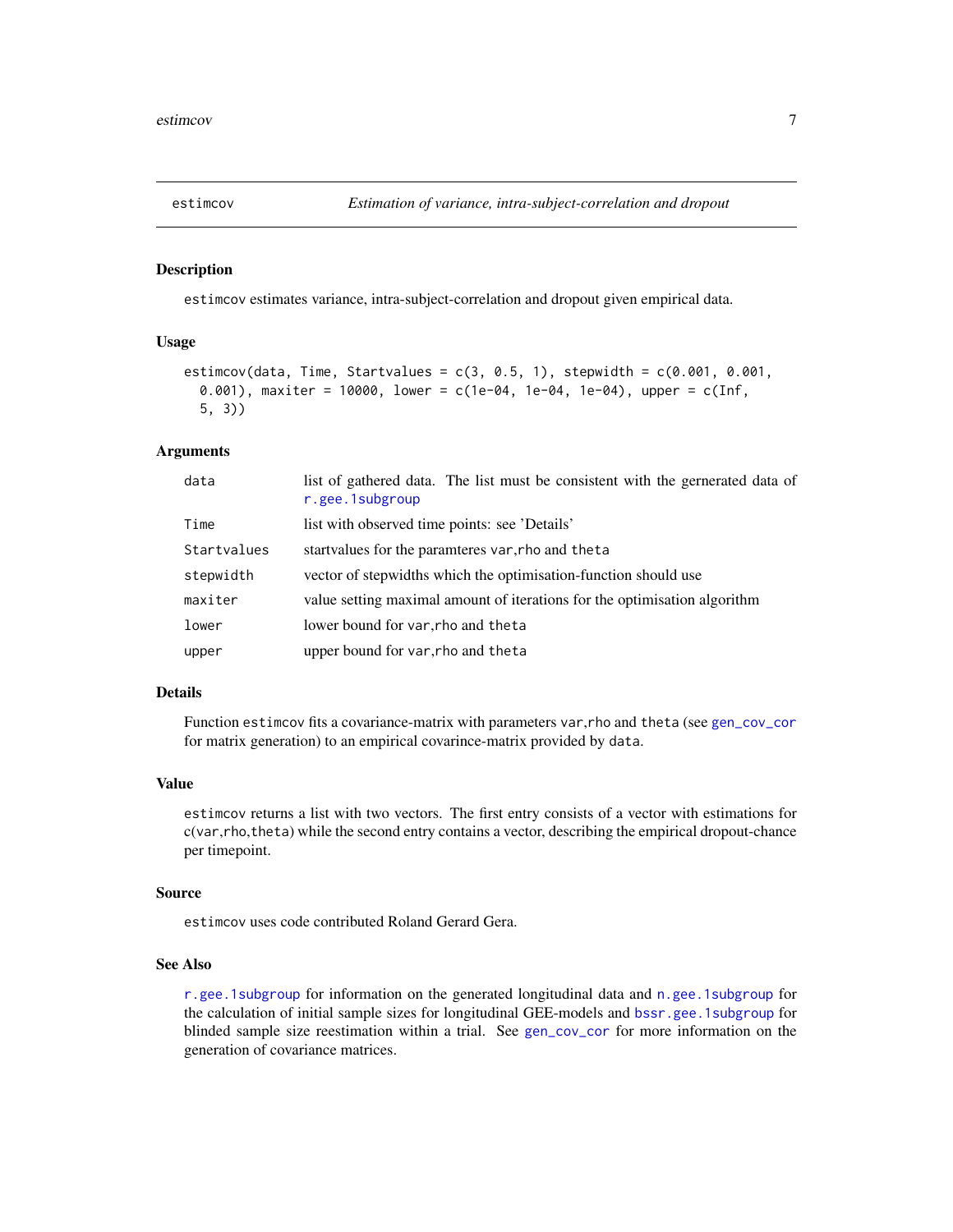#### <span id="page-7-0"></span>Examples

```
#Generate data from longitudinal-model
set.seed(2015)
dataset<-r.gee.1subgroup(n=300, reg=list(c(0,0,0,0.1),c(0,0,0,0.1)), sigma=c(3,2.5), tau=0.5,
rho=0.25, theta=1, k=1.5, Time=c(0:5), OD=0.2)
estimate<-estimcov(data=dataset,Time=c(0:5))
estimate
```
<span id="page-7-1"></span>

| fit.nb.inar1 | Fitting Longitudinal Data with Negative Binomial Marginal Distri- |
|--------------|-------------------------------------------------------------------|
|              | bution and Autoregressive Correlation Structure of Order One: NB- |
|              | INAR(1)                                                           |

# Description

fit.nb.inar1 fits data using the maximum likelihood of a reparametrized NB-INAR(1) model.

#### Usage

```
fit.nb.inar1(x, lower = rep(10, 3)^-5, upper = c(10^5, 10^5, 1 - 10^-5),
 method = "L-BFGS-B", start)
```
#### Arguments

| $\mathsf{x}$ | a matrix or data frame containing count data which is to be fitted. Columns<br>correspond to time points, rows to observations. |
|--------------|---------------------------------------------------------------------------------------------------------------------------------|
| lower        | vector of lower bounds for estimated parameters mu, size and rho, respectively.                                                 |
| upper        | vector of upper bounds for estimated parameters mu, size and rho, respectively.                                                 |
| method       | algorithm used for minimization of the likelihood, see optim for details.                                                       |
| start        | vector of starting values for estimated parameters mu, size and rho, respectively,<br>used for optimization.                    |

# Details

the function fit.nb.inar1 fits a reparametrization of the NB-INAR(1) model as found in McKenzie (1986). The reparametrized model assumes equal means and dispersion parameter between time points with an autoregressive correlation structure. The function is especially useful for estimating parameters for an initial sample size calculation using [n.nb.inar1](#page-13-1). The fitting function allows for incomplete follow up, but not for intermittent missingness.

# Value

fit.nb.inar1 return estimates of the mean mu, dispersion parameter size and correlation coefficient rho.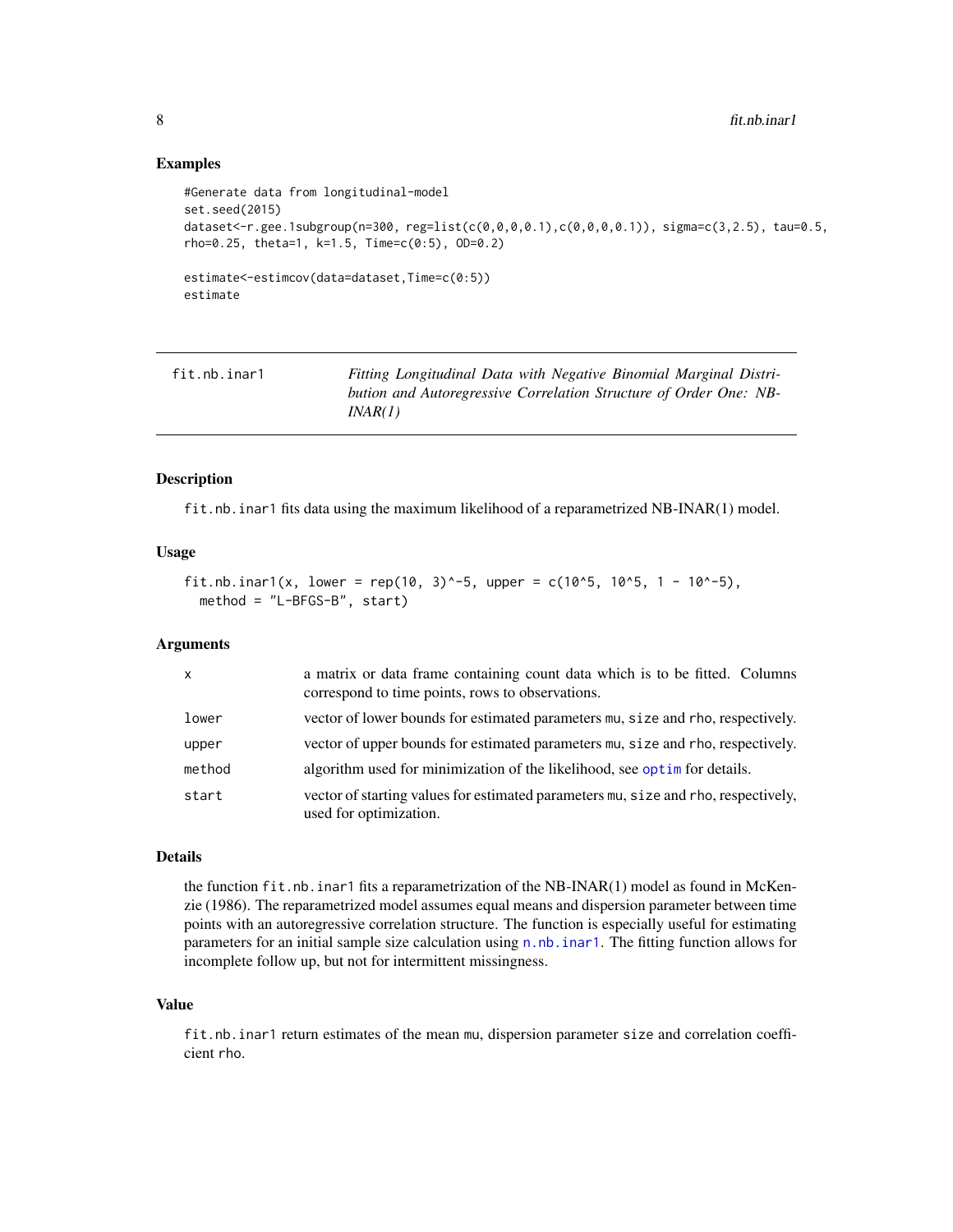#### <span id="page-8-0"></span>Source

fit.nb.inar1 uses code contributed by Thomas Asendorf.

#### References

McKenzie Ed (1986), Autoregressive Moving-Average Processes with Negative-Binomial and Geometric Marginal Distributions. *Advances in Applied Probability* Vol. 18, No. 3, pp. 679-705.

#### See Also

[rnbinom.inar1](#page-17-1) for information on the NB-INAR(1) model, [n.nb.inar1](#page-13-1) for calculating initial sample size required when performing inference, [bssr.nb.inar1](#page-4-1) for blinded sample size reestimation within a running trial, [optim](#page-0-0) for more information on the used minimization algorithms.

#### Examples

```
#Generate data from the NB-INAR(1) model
set.seed(8)
random<-rnbinom.inar1(n=1000, size=1.5, mu=2, rho=0.6, tp=7)
estimate<-fit.nb.inar1(random)
estimate
```
<span id="page-8-1"></span>gen\_cov\_cor *Generation of covariance- or correlation-matrices*

#### Description

Generate covariance- or correlation-matrices given the parameters var, rho, theta for the covariance structure, Time for the observed timepoints and cov=TRUE if a covariance or cov=FALSE if a correlation-matrix is to be generated.

#### Usage

 $gen\_cov\_cor(var = 1, rho, theta, Time, cov = TRUE)$ 

#### Arguments

| var   | variance at each timepoint                                                                                     |
|-------|----------------------------------------------------------------------------------------------------------------|
| rho   | correlation between two adjacent time points 1 time unit appart                                                |
| theta | variable specifying the type of the correlation structure: see 'Details'                                       |
| Time  | list with time measures which are used to generate the covariance- or correlation-<br>structure: see 'Details' |
| COV   | TRUE/FALSE statement which determines if a covariance- or a correlation-<br>matrix is generated.               |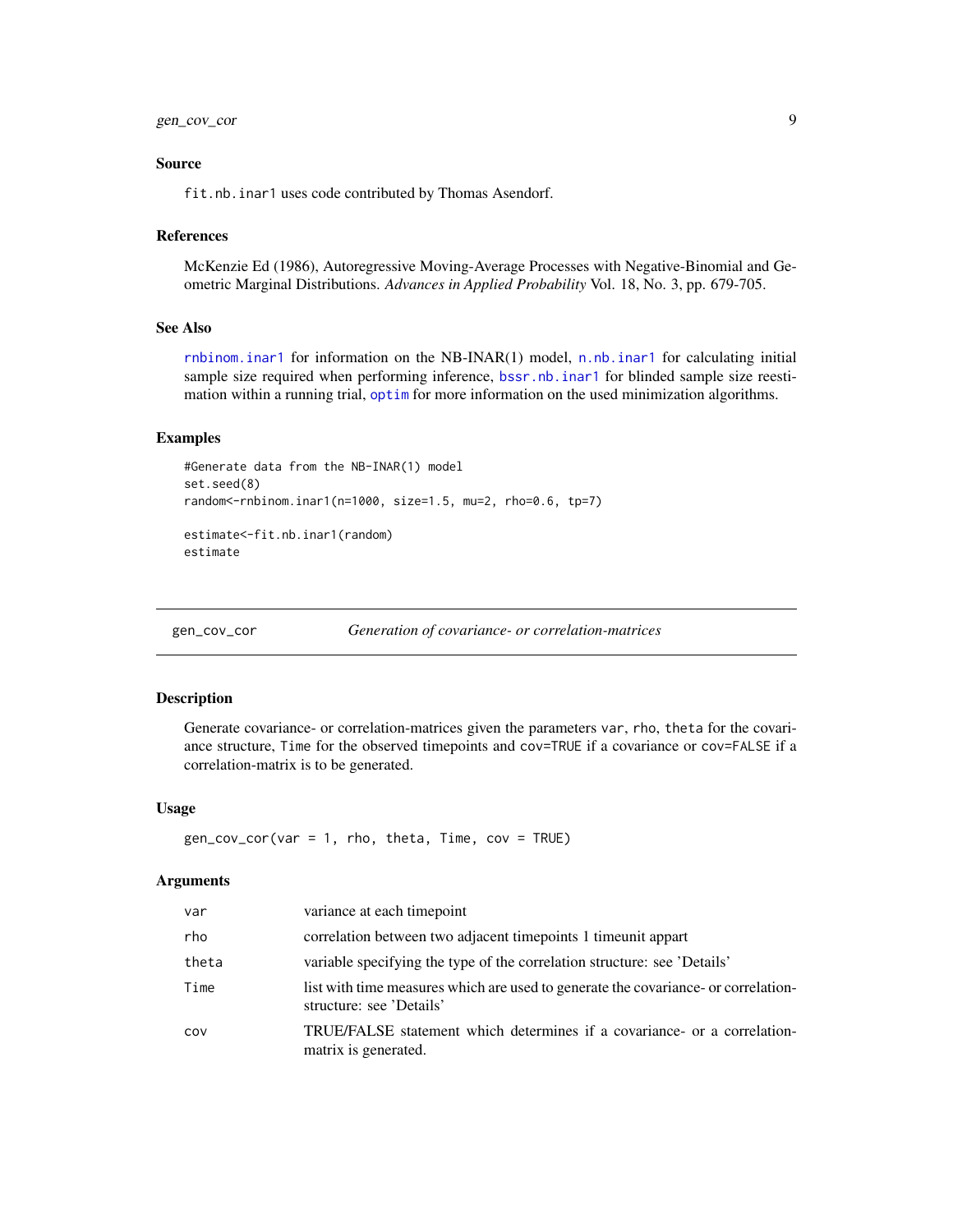#### <span id="page-9-0"></span>Details

The function gen\_cov\_cor is used to generate either a covariance- or a correlation-matrix. Given vector Time and parameters var, rho and theta the covariance or correlation between two timepoints is described: The way the correlation between two timepoints is described by

 $cov(Time[i], Time[j]) = var * (rho^(abs(Time[i] - Time[j])^theta))$ 

for covariance and

 $corr(Time[i], Time[j]) = rho(abs(Time[i] - Time[j])^{t}heta)$ 

for correlation. [The above sentence would be better is we write the following sentence:] [[The following two equations are used to calculate the covariance and the correlation between two timepoints, respectively: cov(Time[i],Time[j])=var\*(rho^(abs(Time[i]-Time[j])^theta)) corr(Time[i],Time[j])=rho^(abs(Time[i]- Time[j])^theta) ]]

Which of the two formulas is used depends on cov

#### Value

gen\_cov\_cor returns the covariance- or correlation-matrix, depending if cov was TRUE or FALSE.

#### Source

gen\_cov\_cor uses code contributed by Roland Gerard Gera

@seealso [r.gee.1subgroup](#page-15-1) for information on the generated longitudinal data and [n.gee.1subgroup](#page-11-1) for the calculation of initial sample sizes for longitudinal GEE-models and [bssr.gee.1subgroup](#page-3-1) for blinded sample size reestimation within a trial See [estimcov](#page-6-1) for more information on the used minimization algorithms.

#### Examples

```
#Generate a covariance-matrix with measurements at Baseline and at timeunit 1,1.5,2
#and 5 (hours,day,months,years, etc.)
```

```
covar<-gen_cov_cor(var=3,rho=0.25,theta=1,Time=c(0,1,1.5,2,5),cov=TRUE)
covar
```
#Generate a correlation-matrix

```
corr<-gen_cov_cor(rho=0.25,theta=1,Time=c(0,1,1.5,2,5),cov=FALSE)
corr
```
<span id="page-9-1"></span>n.1subgroup *Sample Size Calculation for a One Subgroup Design*

# Description

n.1subgroup calculates the required sample size for proving a desired alternative when testing for an effect in the full or subpopulation. See 'Details' for more information.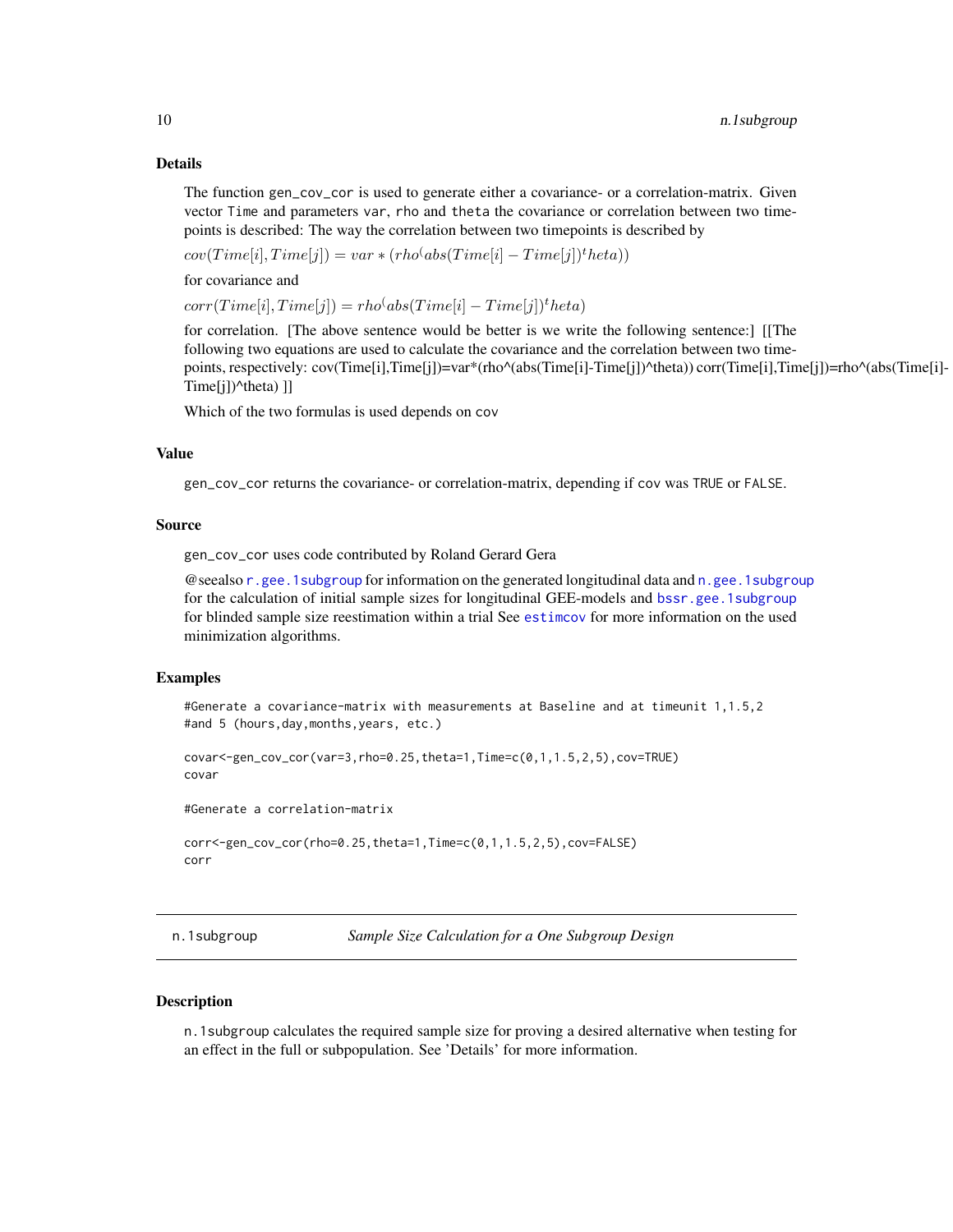#### <span id="page-10-0"></span>n.1subgroup 11

#### Usage

```
n.1subgroup(alpha, beta, delta, sigma, tau, eps = 0.001,
  approx = c("conservative.t", "liberal.t", "normal"), k = 1, nmax = 1000,nmin = 0
```
#### Arguments

| alpha  | level (type I error) to which the hypothesis is tested.                                                                                                                                                                                                                                |
|--------|----------------------------------------------------------------------------------------------------------------------------------------------------------------------------------------------------------------------------------------------------------------------------------------|
| beta   | type II error (power=1-beta) to which an alternative should be proven.                                                                                                                                                                                                                 |
| delta  | vector of treatment effects to be proven, c(outside subgroup, inside subgroup).                                                                                                                                                                                                        |
| sigma  | vector of standard deviations, c(outside subgroup, inside subgroup).                                                                                                                                                                                                                   |
| tau    | subgroup prevalence.                                                                                                                                                                                                                                                                   |
| eps    | precision parameter concerning the power calculation in the iterative sample size<br>search algorithm.                                                                                                                                                                                 |
| approx | approximation method: Use a conservative multivariate t distribution ("conser-<br>vative.t"), a liberal multivariate t distribution ("liberal.t") or a multivariate nor-<br>mal distribution ("normal") to approximate the joint distribution of the standard-<br>ized teststatistics. |
| k      | sample size allocation factor between groups: see 'Details'.                                                                                                                                                                                                                           |
| nmax   | maximum total sample size.                                                                                                                                                                                                                                                             |
| nmin   | minimum total sample size.                                                                                                                                                                                                                                                             |
|        |                                                                                                                                                                                                                                                                                        |

#### Details

This function performs sample size estimation in a design with a subgroup within a full population where we want to test for treatment effects between a control and a treatment group. Since patients from the subgroup might potentially benefit from the treatment more than patients not included in that subgroup, one might prefer testing hypothesis cercerning the full population and the subpopulation at the same time. Here standardized test statistics are their joined distributions are used to calculate the required sample size for the control and treatment group to prove an existing alternative delta with a specified power 1-beta when testing the global null hypothesis  $H_0$ :  $\Delta_F = \Delta_S = 0$ to level alpha.

For sample sizes  $n_C$  and  $n_T$  of the control and treatment group, respectively, the argument k is the sample size allocation factor, i.e.  $k = n_T / n_C$ .

## Value

n.1subgroup returns the required sample size within the control group and treatment group.

#### Source

n.1subgroup uses code contributed by Marius Placzek.

#### See Also

#' [bssr.1subgroup](#page-1-1) for blinded sample size reestimation within a running trial.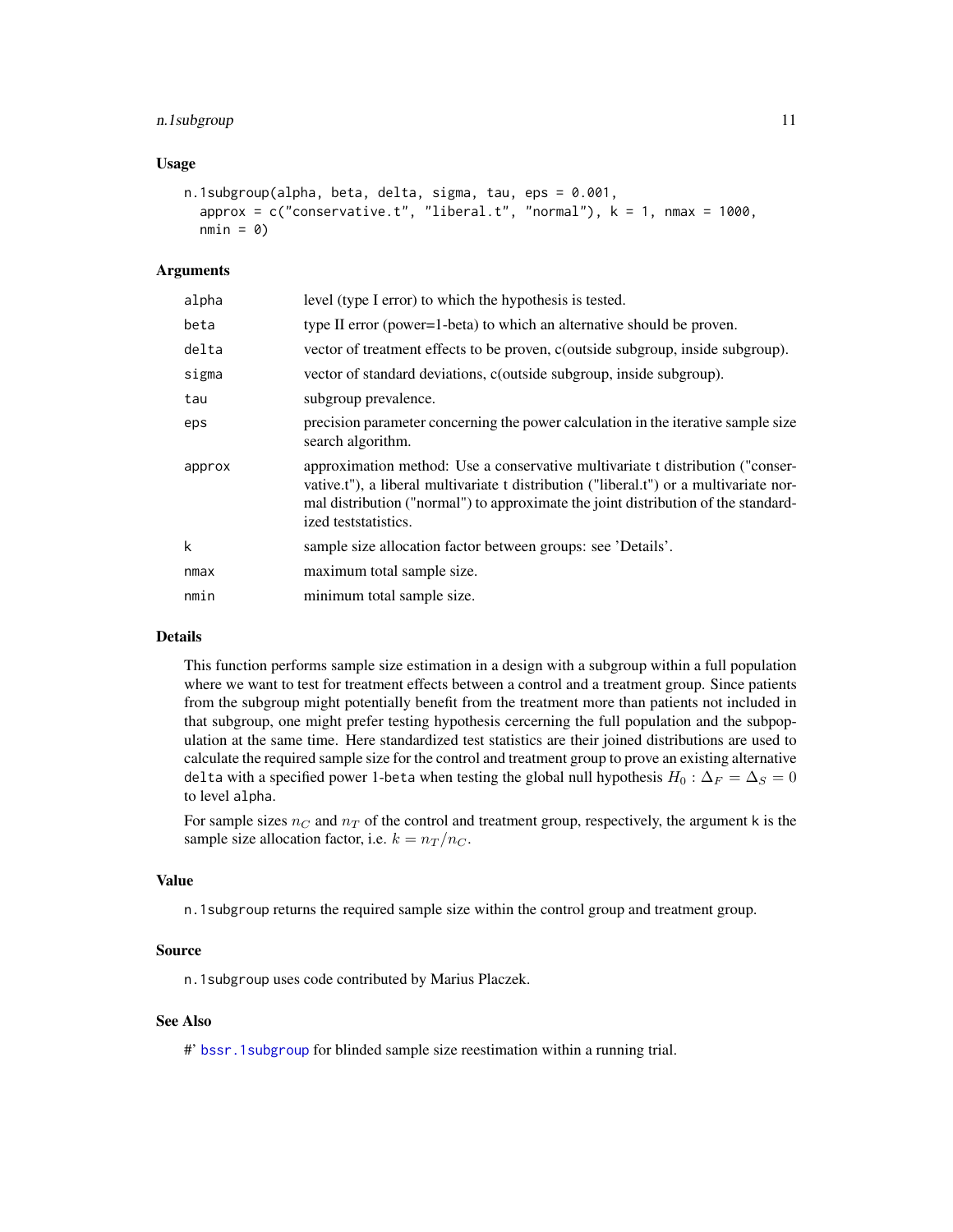# Examples

```
#Calculate required sample size to correctly reject with
#80% probability when testing the global Nullhypothesis H_0: Delta_F=Delta_S = 0
#assuming the true effect Delta_S=1 is in the subgroup (no effect outside of the subgroup)
#with subgroup prevalence tau=0.4.
#The variances in and outside of the subgroup are unequal, sigma=c(1,1.2).
estimate<-n.1subgroup(alpha=0.025,beta=0.1,delta=c(0,1),sigma=c(1,1.2),tau=0.4,eps=0.0001,
approx="conservative.t",k=2)
summary(estimate)
```
<span id="page-11-1"></span>

| n.gee.1subgroup | Sample Size estimation for longitudinal GEE Models when testing 1 |
|-----------------|-------------------------------------------------------------------|
|                 | coefficient                                                       |

# Description

n.gee.1subgroup calculates the required sample size for proving a desired alternative when testing regression coefficients in the full or subpopulation. See 'Details' for more information.

#### Usage

n.gee.1subgroup(alpha, tail = "both", beta = NULL, delta, sigma, tau =  $0.5$ ,  $k = 1$ , npow = NULL, nmax = Inf)

# Arguments

| alpha       | level (type I error) to which the hypothesis is tested.                                                      |
|-------------|--------------------------------------------------------------------------------------------------------------|
| tail        | which type of test is used, e.g. which quartile und H0 is calculated                                         |
| beta        | type II error (power=1-beta) to which an alternative should be proven.                                       |
| delta       | vector of regression coefficients values which shall be proven, c(allcomers, sub-<br>population).            |
| sigma       | vector of assymptotic standard diviation of regressors, c(full population, sub-<br>population).see 'Details' |
| tau         | subgroup prevalence.                                                                                         |
| $\mathsf k$ | sample size allocation factor between control and treatment: see 'Details'.                                  |
| npow        | calculates power of a test if npow is a sample size                                                          |
| nmax        | maximum total sample size.                                                                                   |

<span id="page-11-0"></span>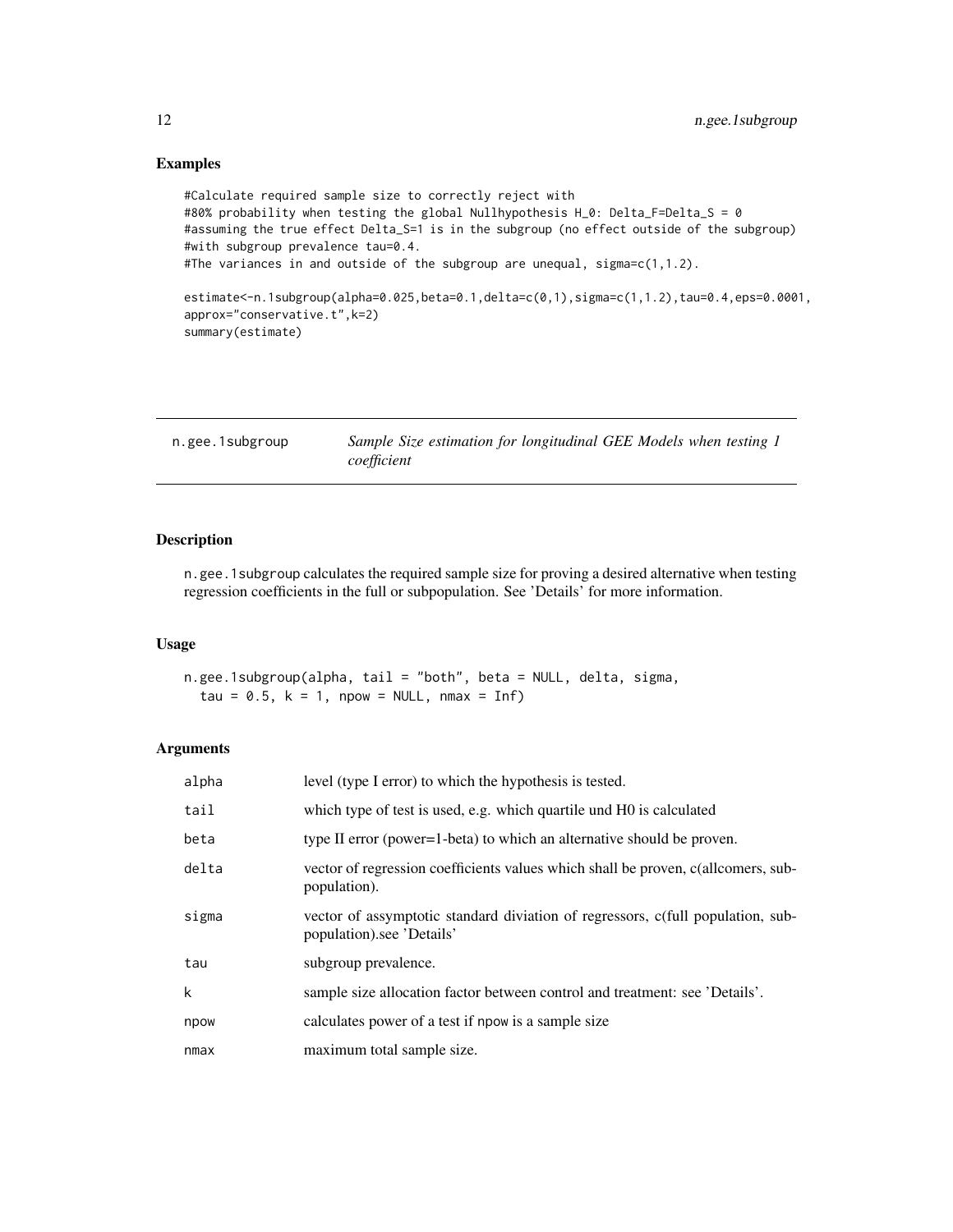#### <span id="page-12-0"></span>Details

This function performs sample size estimation in a design with a subgroup nested within a full population. To calculate the required sample size when testing only one regressor (e.g. effect of treatment\*time) one needs to input the expected value of the regressor under alternative, delta, and the expected asymptotic variance of that regressor, sigma. The power for the global null hypothesis is given by 1-beta and alpha specifies the false positve level for rejecting  $H_0$  :  $\Delta_F = \Delta_S = 0$  to level alpha, where in our context  $\Delta_F and \Delta_S$  normaly represent regressioncoefficents and  $\sigma^2$  their variance.

For sample sizes  $n_C$  and  $n_T$  of the control and treatment group, respectively, the argument k is the sample size allocation factor, i.e.  $k = n_T / n_C$ .

# Value

n.gee.1subgroup returns the required sample size within the control group and treatment group.

#### Source

n.gee.1subgroup uses code contributed by Roland Gerard Gera.

#### See Also

[bssr.1subgroup](#page-1-1) for blinded sample size reestimation within a running trial and [sandwich](#page-19-1) for estimating asymptotic covarianc mtrices in GEE models.

#### Examples

#Calculate required sample size to correctly reject with #80% probability when testing the global Nullhypothesis H\_0: Delta\_F=Delta\_S = 0 #assuming the coefficient in and outside of the subgroup is Delta=c(0.1,0,1) with a #subgroup-prevalence of tau=0.4. #The assymptotic variances in and outside of the subgroup are unequal, sigma=c(0.8,0.4).

```
estimate<-n.gee.1subgroup(alpha=0.05,beta=0.2,delta=c(0.1,0.1),sigma=c(0.8,0.4),tau=0.4, k=1)
summary(estimate)
```
#Now we want to estimate the power our study would have, #if we know the effect in and outside the subgroup, as #well as asymptotic variance of the regressors. Here we #estimate that only 300 Patiens total can be recruited. #All other parameters are the same as those above.

n.gee.1subgroup(alpha=0.05,delta=c(0.1,0.1),sigma=c(0.8,0.4),tau=0.4, k=1, npow=300)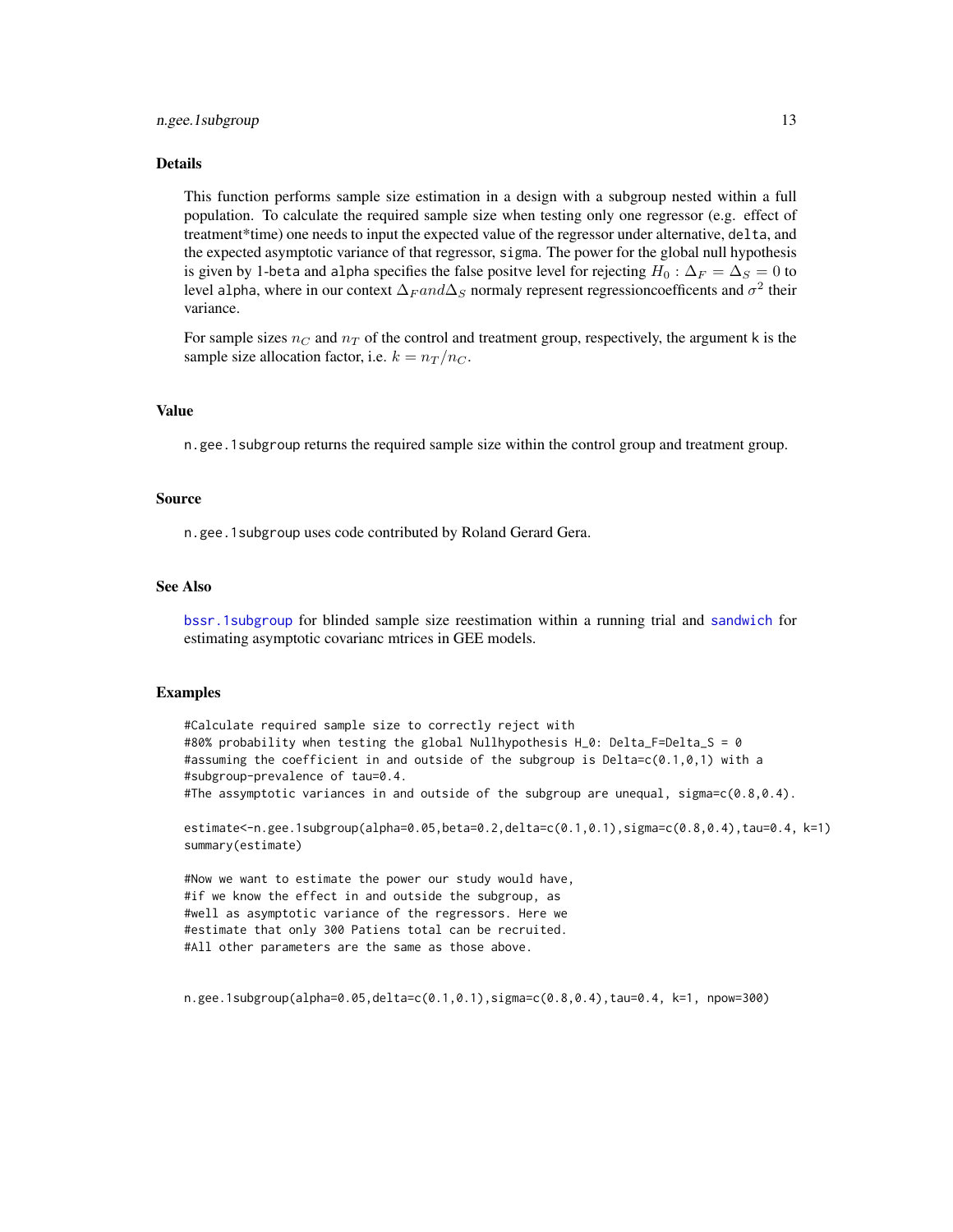<span id="page-13-1"></span><span id="page-13-0"></span>n.nb.inar1 *Sample Size Calculation for Comparing Two Groups when observing Longitudinal Count Data with marginal Negative Binomial Distribution and Autoregressive Correlation Structure of Order One: NB-INAR(1)*

#### Description

n.nb.inar1 calculates the required sample size for proving a desired alternative when testing for a rate ratio between two groups unequal to one. Also gives back power for a specified sample size. See 'Details' for more information.

#### Usage

```
n.nb.inar1(alpha, power = NULL, delta, muC, size, rho, tp, k, npow = NULL,
 nmax = Inf
```
# Arguments

| alpha | level (type I error) to which the hypothesis is tested.                                                                                              |
|-------|------------------------------------------------------------------------------------------------------------------------------------------------------|
| power | power (1 - type II error) to which an alternative should be proven.                                                                                  |
| delta | the rate ratio which is to be proven.                                                                                                                |
| muC   | the rate observed within the control group.                                                                                                          |
| size  | dispersion parameter (the shape parameter of the gamma mixing distribution).<br>Must be strictly positive, need not be integer (see rnbinom. inar1). |
| rho   | correlation coefficient of the underlying autoregressive correlation structure. Must<br>be between 0 and 1 (see rnbinom.inar1).                      |
| tp    | number of observed time points. (see rnbinom. inar1)                                                                                                 |
| k     | sample size allocation factor between groups: see 'Details'.                                                                                         |
| npow  | sample size for which a power is to be calculated. Can not be specified if power<br>is also specified.                                               |
| nmax  | maximum total sample size of both groups. If maximum is reached a warning<br>message is broadcasted.                                                 |

#### Details

When testing for differences between rates  $\mu_C$  and  $\mu_T$  of two groups, a control and a treatment group respectively, we usually test for the ratio between the two rates, i.e.  $\mu_T / \mu_C = 1$ . The ratio of the two rates is refered to as  $\delta$ , i.e.  $\delta = \mu_T / \mu_C$ .

n.nb.inar1 gives back the required sample size for the control and treatment group required to prove an existing alternative theta with a specified power power when testing the null hypothesis  $H_0: \mu_T/\mu_C \geq 1$  to level alpha. If power is not specified but instead npow, the power achieved with a total sample size of npow is calculated.

For sample sizes  $n_C$  and  $n_T$  of the control and treatment group, respectively, the argument k is the sample size allocation factor, i.e.  $k = n_T/n_C$ .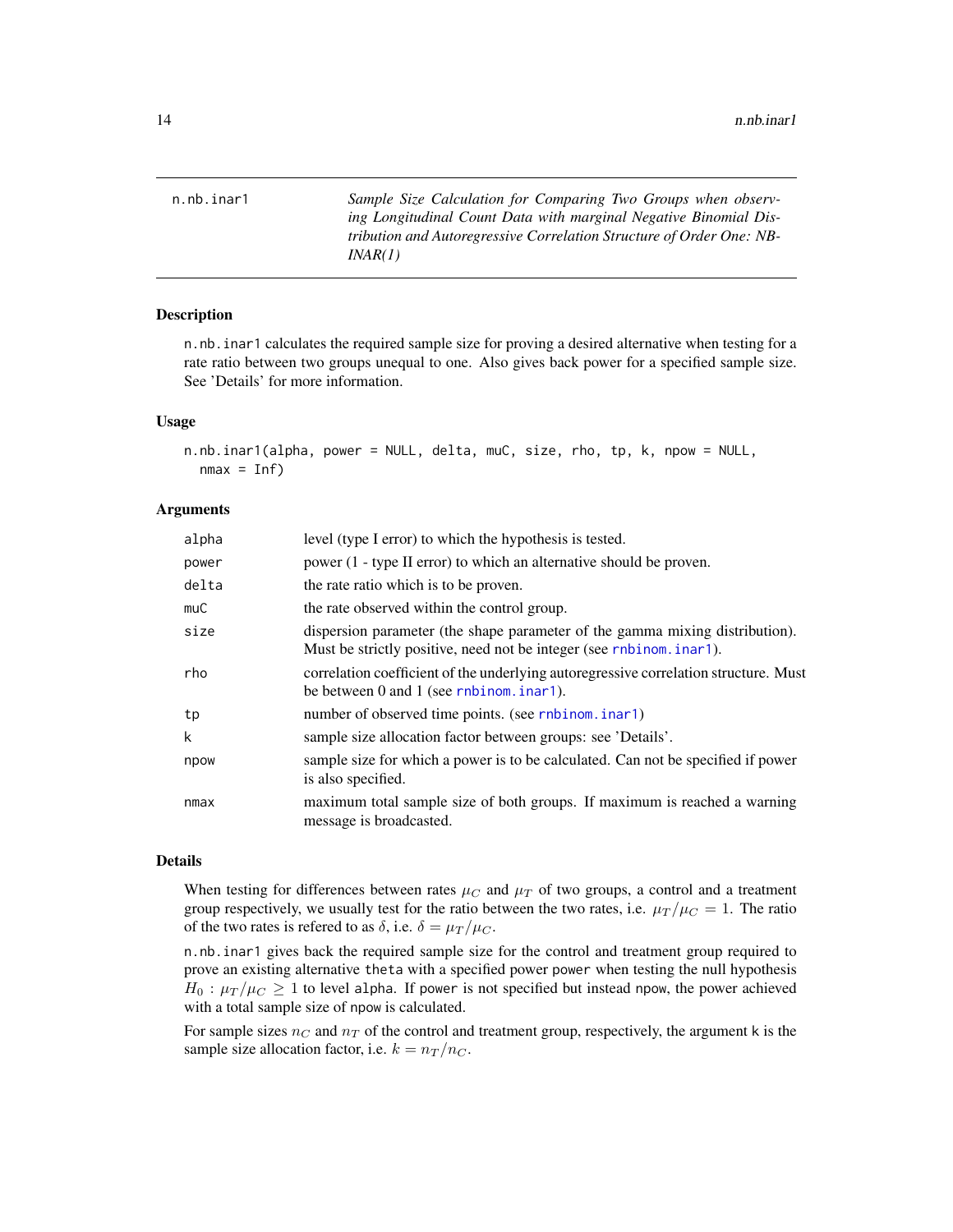#### <span id="page-14-0"></span>r. 1subgroup 15

### Value

rnbinom.inar1 returns the required sample size within the control group and treatment group.

#### Source

rnbinom.inar1 uses code contributed by Thomas Asendorf.

#### See Also

[rnbinom.inar1](#page-17-1) for information on the NB-INAR(1) model, [fit.nb.inar1](#page-7-1) for calculating initial parameters required when performing sample size estimation, [bssr.nb.inar1](#page-4-1) for blinded sample size reestimation within a running trial.

#### Examples

#Calculate required sample size to find significant difference with #80% probability when testing the Nullhypothesis H\_0: mu\_T/mu\_C >= 1 #assuming the true effect delta is 0.8 and rate, size and correlation #parameter in the control group are 2, 1 and 0.5, respectively.

estimate<-n.nb.inar1(alpha=0.025, power=0.8, delta=0.8, muC=2, size=1, rho=0.5, tp=7, k=1) summary(estimate)

estimate<-n.nb.inar1(alpha=0.025, npow=200, delta=0.8, muC=2, size=1, rho=0.5, tp=7, k=1) summary(estimate)

<span id="page-14-1"></span>r.1subgroup *Generate dataset of normal distributed observations in a one subgroup design*

#### **Description**

r.1subgroup generates data for a design with one subgroup within a full population. Each observation is normal distributed with mean 0 in the placebo group and a potential effect in the treatment group. Whether the effect is solely in the subgroup or additionally a certain amount outside of the subgroup can be specified as well as potentially different variances within the subgroup and outside of the subgroup.

#### Usage

```
r.1subgroup(n, delta, sigma, tau, fix.tau = c("YES", "NO"), k)
```
#### Arguments

|       | number of observations. If length(n) $> 1$ , the length is taken to be the number<br>required. |
|-------|------------------------------------------------------------------------------------------------|
| delta | vector of treatment effects in the treatment group, c(outside subgroup, within<br>subgroup).   |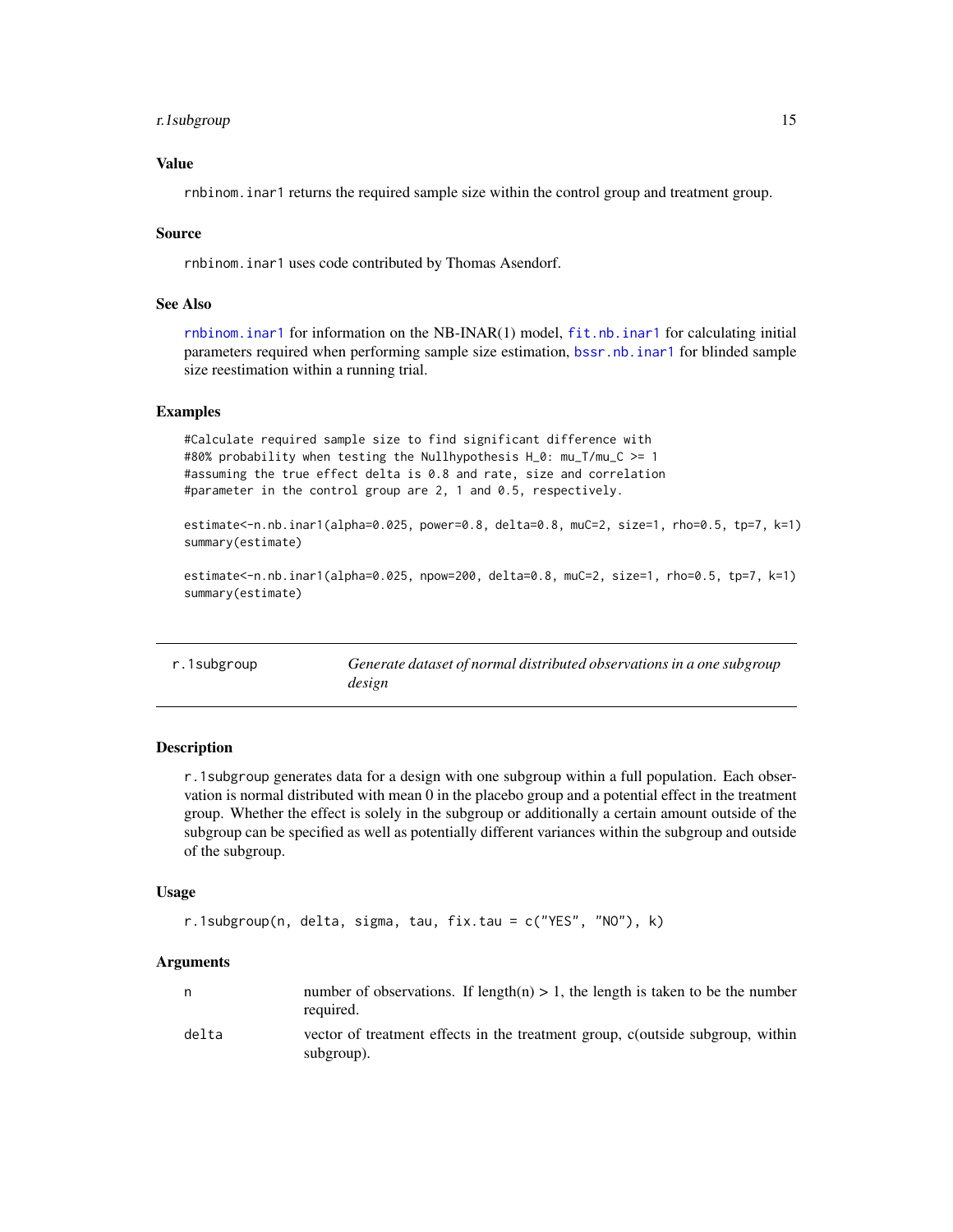<span id="page-15-0"></span>

| sigma   | vector of standard deviations, coutside subgroup, inside subgroup).   |
|---------|-----------------------------------------------------------------------|
| tau     | subgroup prevalence.                                                  |
| fix.tau | subgroup prevalence fix or simulated according to tau, see 'Details'. |
| k.      | sample size allocation factor between groups: see 'Details'.          |

# Details

For delta $= (\Delta_F \S, \Delta_S)'$  and sigma $= (\sigma_F \S, \sigma_S)'$  this function r.1subgroup generates data as follows:

Placebo group outside of subgroup  $N(0, \sigma_F^2)$ , Placebo group within subgroup  $N(0, \sigma_S^2)$ , Treatment group outside of subgroup  $N(\Delta_F \S, \sigma_F^2 \S)$ , Treatment group within subgroup  $N(\Delta_S, \sigma_S^2)$ .

If fix.tau=YES the subgroup size is generated according to the prevalence tau, i.e.  $n_S = \tau * n$ . If fix.tau=YES, then each new generated observations probability to belong to the subgroup is  $Ber(tau)$  distributed and therefore only  $E(n_s) = \tau * n$  holds.

The argument k is the sample size allocation factor, i.e. let  $n<sub>C</sub>$  and  $n<sub>T</sub>$  denote the sample sizes of of the control and treatment group, respectively, then  $k = n_T / n_C$ .

# Value

r.1subgroup returns a data matrix of dimension n x 3. The first column TrPl defines whether the observation belongs to the treatment group (TrPl=0) or to the placebo group (TrPl=1). Second column contains the grouping variable FS. For FS=1 the observation stems from the subgroup, for FS=0 from the full population without the subgroup. In the last column value the observation can be found. between time points.

#### Source

r.1subgroup uses code contributed by Marius Placzek.

#### Examples

```
set.seed(142)
random \leftarrowr.1subgroup(n=50, delta=c(0,1), sigma=c(1,1), tau=0.4, fix.tau="YES", k=2)
random
```
<span id="page-15-1"></span>r.gee.1subgroup *Generate a dataset of normally distributed repeated measures in a one subgroup setting*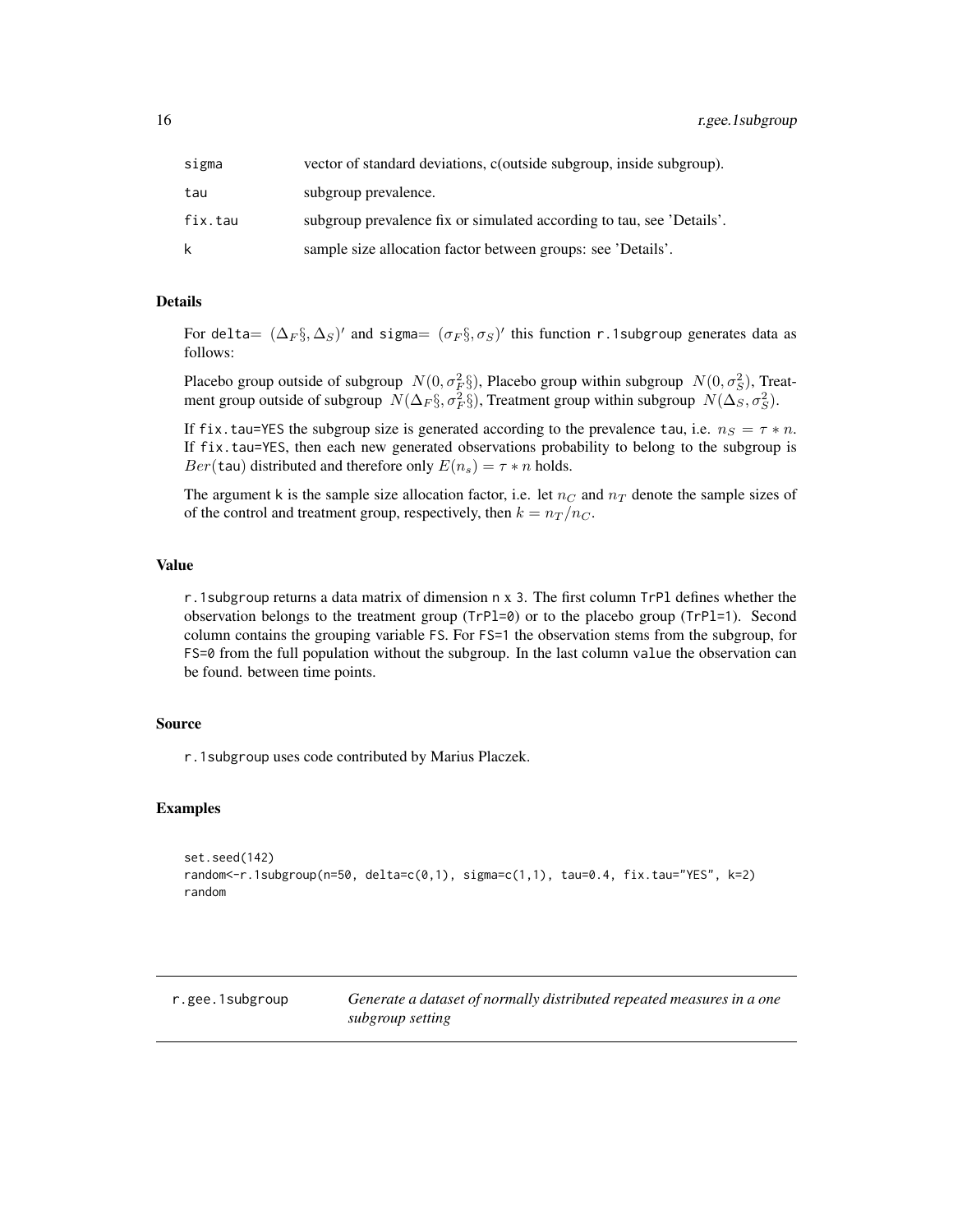#### r.gee.1subgroup 17

#### Description

r.gee.1subgroup generates data of a population which is comprised of a subgroup and the complementary subgroup. The generated longitudinal data needs the specification of the correlation  $(\rho)$ , the correlation structure  $(\theta)$  and the number of repeated measurements. The intra-subject correlation is defined via  $corr(y_{ij}, y_{io}) = \rho^{(j-o)^{\theta}}$  for the correlation between timepoints i and o.The outcomes are generated as follows:

$$
y_{ij} = \beta_0 + \beta_1 * I_{treat} + \beta_2 * j + \beta_3 * I_{treat} * j + \epsilon_{ij}
$$

with  $i$  being the subject index and  $j$  being the time index. The regression coefficients and outcomevariance for subpopulation and complementary population can be defined seperatly .

#### Usage

```
r.gee.1subgroup(n, reg, sigma, rho, theta, tau, k, Time, OD)
```
#### Arguments

| n     | overall sample size that is generated                                                                                          |
|-------|--------------------------------------------------------------------------------------------------------------------------------|
| reg   | a list containing regression coefficients for complementary population, reg[[1]]<br>and subpopulation, reg[[2]]: see 'Details' |
| sigma | vector of standard deviations for $\epsilon_{ij}$ , c(complementary population, subpopula-<br>tion)                            |
| rho   | correlation between two adjacent time points 1 time unit appart                                                                |
| theta | variable specifying the type of the correlation structure: see 'Details'                                                       |
| tau   | prevalence of the subgroup in the full population.                                                                             |
| k     | sample size allocation factor between control and treatment: see 'Details'.                                                    |
| Time  | list with the time-values which are taken by $j$ : see 'Details'                                                               |
| 0D    | overall dropout observed at the last timepoint in percent: see 'Details'                                                       |

# Details

Given the coefficients  $\text{reg=list}(\text{c}(\beta_0^F\S, \beta_1^F\S, \beta_2^F\S, \beta_3^F\S), \text{c}(\beta_0^S, \beta_1^S, \beta_2^S, \beta_3^S))$  and the outcome-variance sigma=( $\sigma_F \S$ ,  $\sigma_S$ ) function r.gee.1subgroup generates data with intra-subject correlation defined by variables  $\rho$  and  $\theta$  as follows:

Placebo group - complementary population  $y_{ij} = \beta_0 + \beta_2 * j + N(0, \sigma_F \S)$ , Placebo group within subgroup  $y_{ij} = \beta_0 + \beta_2 * j + N(0, \sigma_S)$ , Treatment group - complementary population  $y_{ij} = \beta_0 + \beta_1 + \beta_2 * j + \beta_3 * j + N(0, \sigma_F \S)$ , Treatment group - within subgroup  $y_{ij} = \beta_0 + \beta_1 + \gamma_2$  $\beta_2 * j + \beta_3 * j + N(0, \sigma_S).$ 

The intra-subject correlation is included by correlating the error terms  $\epsilon_{ij}$ . The formula which describes the correlation between two timepoints is  $corr(\epsilon_i j, \epsilon_i o) = \rho^{(j-o)^{\theta}}$ . If for example  $\theta = 0$ the correlation is compound symmetric. With  $\theta = 0$  the data is AR(1) correlated.

Argument k is the sample size allocation factor, i.e. the ratio between control and treatment. Let  $n<sub>C</sub>$  and  $n<sub>T</sub>$  denote the sample sizes of of the control and treatment group, respectively, then  $k =$  $n_T/n_C$ . Argument Time is a vector which are the measurment times, i. e. all the timepoint where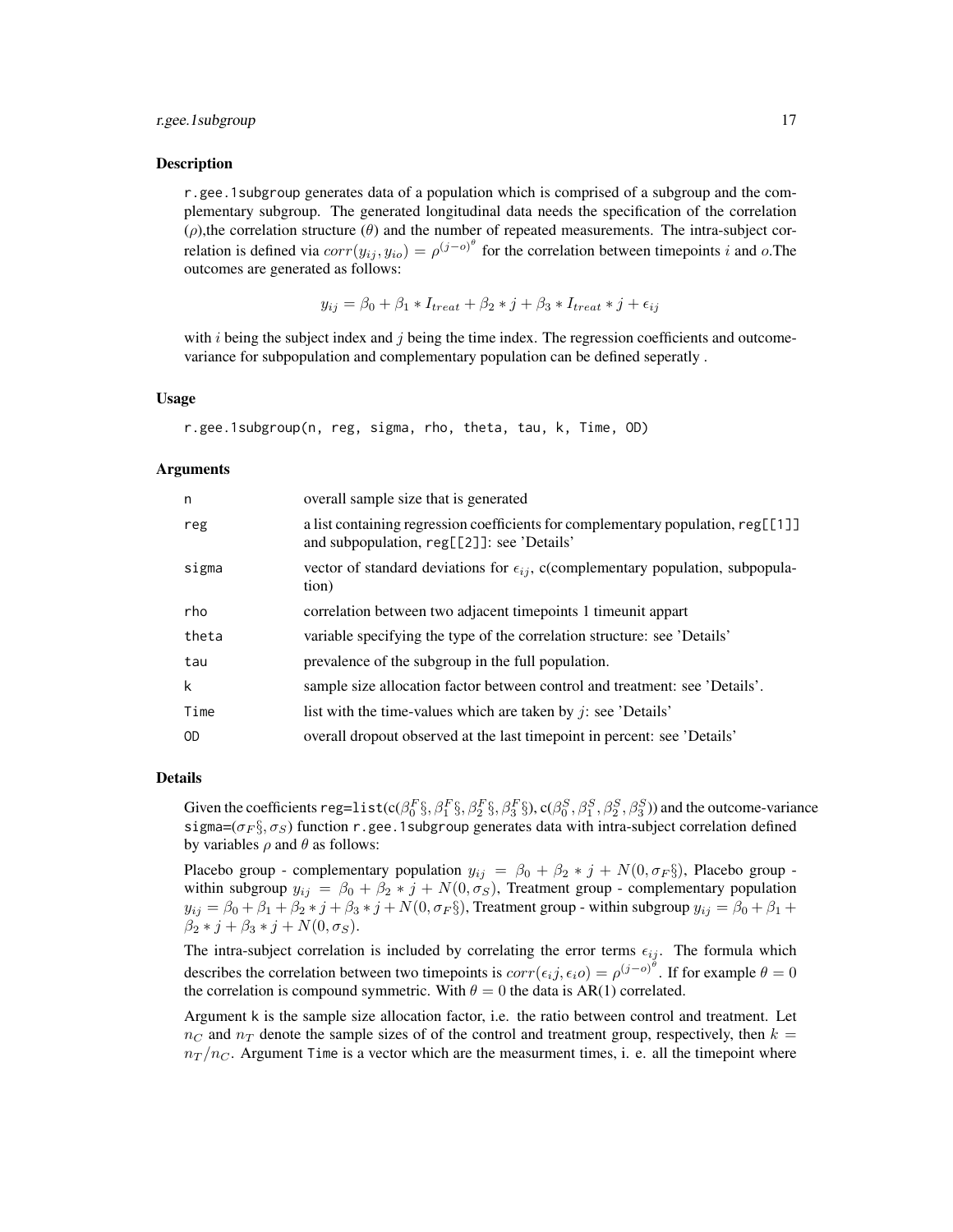a measurement was taken. For Time=0:5 measurments at baseline, and at timepoints 1,2,3,4 and 5 where taken.

Argument OD sets the overall dropout rate at the last timepoint. For OD=0.5 50 percent of all observation had an dropout event. If a subjact has a dropout the chance for that dropout is equally distributet over all time points.

# Value

r.gee.1subgroup returns a list with 7 diffrent matrices.In every Matrix the rows are the simulated subjects and the columns are the observed time points.

The first matrix contains the id's of the subject. The id's range from 1 to N. The second are are the outcomes of a subject,  $y_i j$ , and so the dependent variable in most analysis. The outcome for  $y_i j$  can be found in row i at the corresponding collumn for j. Matrix 3 to 5 are the values for the independent variables Baseline, Gr and Time. All entries of Baseline are 1 and as such the baseline of control pations is defined by  $\beta_0$ . The enries of Gr corresponds to coefficient  $\beta_1$ , Time to coefficient  $\beta_2$  and the result of Gr\*Time to coefficient  $\beta_3$ . The sixth matrix contains the error-terms to preserve the abilety to look tat them later. The last matrix provides the invoramtion if an observation comes from an subjoct of the subpopulation or the complementary population.

#### Source

r.gee.1subgroup uses code contributed by Roland Gerard Gera

#### Examples

```
set.seed(2015)
dataset<-r.gee.1subgroup(n=200, reg=list(c(0,0,0,0.1),c(0,0,0,0.1)), sigma=c(3,2.5),
tau=0.5, rho=0.25, theta=1, k=1.5, Time=c(0:5), OD=0)
dataset
```
<span id="page-17-1"></span>rnbinom.inar1 *Generate Time Series with Negative Binomial Distribution and Autoregressive Correlation Structure of Order One: NB-INAR(1)*

#### Description

rnbinom.inar1 generates one or more independent time series following the NB-INAR(1) model. The generated data has negative binomial marginal distribution and an autoregressive covariance structure.

#### Usage

```
rnbinom.inar1(n, size, mu, rho, tp)
```
<span id="page-17-0"></span>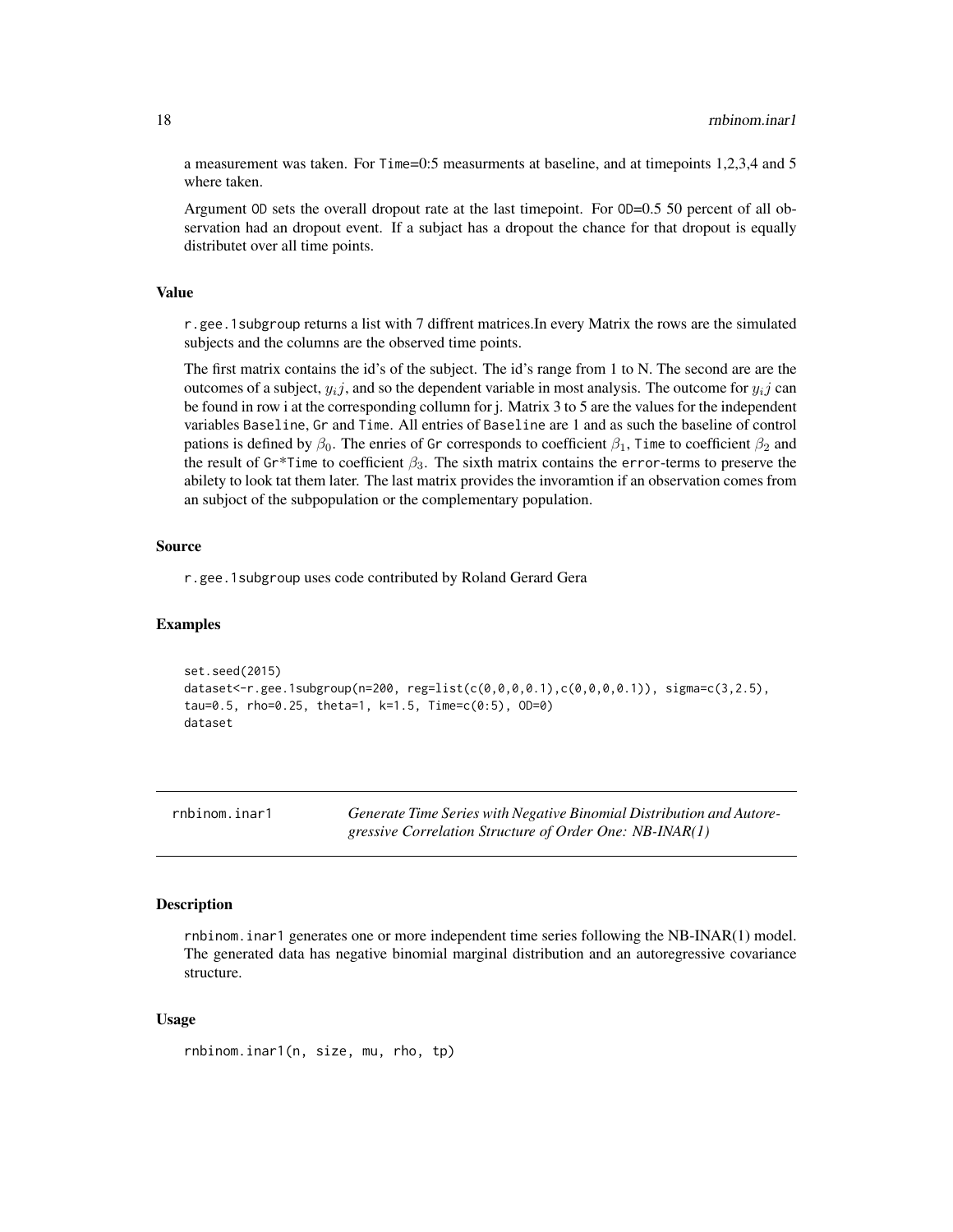# rnbinom.inar1 1992

#### Arguments

| n    | number of observations. If $length(n) > 1$ , the length is taken to be the number<br>required.                                  |
|------|---------------------------------------------------------------------------------------------------------------------------------|
| size | dispersion parameter (the shape parameter of the gamma mixing distribution).<br>Must be strictly positive, need not be integer. |
| mu   | parametrization via mean: see 'Details'.                                                                                        |
| rho  | correlation coefficient of the underlying autoregressive correlation structure. Must<br>be between 0 and 1.                     |
| tp   | number of observed time points.                                                                                                 |

# Details

The generated marginal negative binomial distribution with mean mu =  $\mu$  and size =  $\eta$  has density

 $(\mu/(\mu+\eta))^x\Gamma(x+\eta)/(\Gamma(x+1)\Gamma(\eta))(\eta/(\mu+\eta))^{\eta}$ 

for  $0 < \mu$ ,  $0 < \eta$  and  $x = 0, 1, 2, ...$ 

Within the NB-INAR(1) model, the correlation between two time points t and s for rho =  $\rho$  is given through  $\rho^{\vert}t-s\vert$ 

for  $0 \leq \rho \leq 1$ .

#### Value

rnbinom.inar1 returns a matrix of dimension n x tp with marginal negative binomial distribution with mean mu and dispersion parameter size, and an autoregressive correlation structure between time points.

#### Source

rnbinom.inar1 computes a reparametrization of the NB-INAR(1) model by *McKenzie 1986* using code contributed by Thomas Asendorf.

#### References

McKenzie Ed (1986), Autoregressive Moving-Average Processes with Negative-Binomial and Geometric Marginal Distributions. *Advances in Applied Probability* Vol. 18, No. 3, pp. 679-705.

# Examples

```
set.seed(8)
random<-rnbinom.inar1(n=1000, size=0.6, mu=2, rho=0.8, tp=6)
cor(random)
```

```
#Check the marginal distribution of time point 3
plot(table(random[,3])/1000, xlab="Probability", ylab="Observation")
lines(0:26, dnbinom(0:26, mu=2, size=0.6), col="red")
legend("topright",legend=c("Theoretical Marginal Distribution", "Observed Distribution"),
col=c("red", "black"), \; lty=1, \; lwd=c(1,2))
```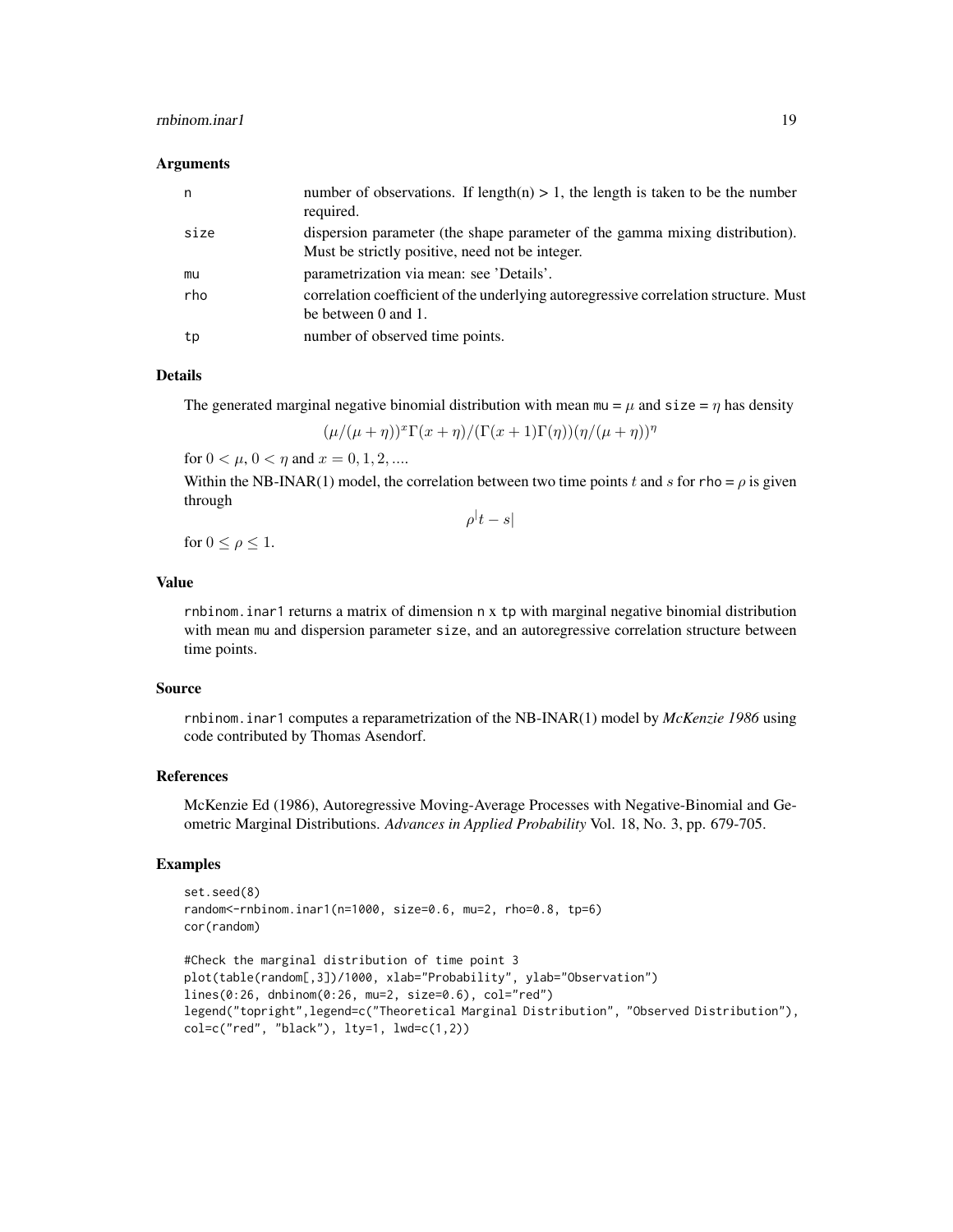<span id="page-19-0"></span>20 sandwich and the state of the state of the state of the state of the state of the state of the state of the state of the state of the state of the state of the state of the state of the state of the state of the state o

<span id="page-19-1"></span>

# **Description**

sandwich calculates the asymptotic regression covariance structure given matrices yCov, D,V, correctionmatrix for further analyses and is a morte generalized, but also more complex version as sandwich2.

#### Usage

```
sandwich(yCov, D, V, correctionmatrix, missing = rep(0, dim(yCov)[[2]]),
 missingtype = c("none", "monotone", "intermittened"))
```
# Arguments

| yCov             | $yCov$ is the empirical or estimated Covariance matrix that we cen get from the<br>outcomes. see 'Details'.                                                                                                                                                     |  |
|------------------|-----------------------------------------------------------------------------------------------------------------------------------------------------------------------------------------------------------------------------------------------------------------|--|
| D                | D es the mean Matrix of all entries of $\Delta \mu_i / \delta \beta$ , where is the average over all i<br>patiens. see 'Details'.                                                                                                                               |  |
| V                | $V$ is the Working covariance matrix, see 'Details'.                                                                                                                                                                                                            |  |
| correctionmatrix |                                                                                                                                                                                                                                                                 |  |
|                  | a correctionamitrix that will correct misstakes, see 'Details' to see what these<br>misstakes are und how to select correction matrices, see 'Details'.                                                                                                         |  |
| missing          | a vector which describes the probabilety to experience a dropout at all observed<br>time points. if missing is "none" then it is treated as if all entries are 0                                                                                                |  |
| missingtype      | describes the type of missing that occurred in tzhe data. Possebiletys range from<br>none if there is no missing, to "monotone" if missing is monotone, aka dropout,<br>and lastly "intermittened" if the missingness is independent across ale time-<br>points |  |

#### Details

yCov is the either empirical or estimated intra-subject covariancematrix which is needed to calculate the sandwich (robust) covariance estimator. This matrix can either be achieved by estimating the empirical intra-subject covariance out of data or by using gen\_cov\_cor to calculate a estimation for the covariance.

D is the estimation of  $n^-1 * \sum_i^N \Delta \mu_i / \delta \beta$ , so  $D = E(D_i)$ . But this is also source of an error which has to be corrected by correctionsmatrix. The error emerges when we calculate the "Bread" and "Meat" of the sandwichestimators. Exemplary on the "Bread" we need to calculate  $E(D_i \times V \times D_i)$ wich is however enequal to  $E(D_i)^t \times V \times E(D_i)$  which we ARE calculating. correctionmatrix is now used to correct made misstakes so that  $E(D_i)^t\!\times\! V\!\times\!E(D_i)^*\!$  correctionsmatrix= $E(D_i\times$  $V \times D_i$ , which is still a point which we will improve on further itterations of the algorithm.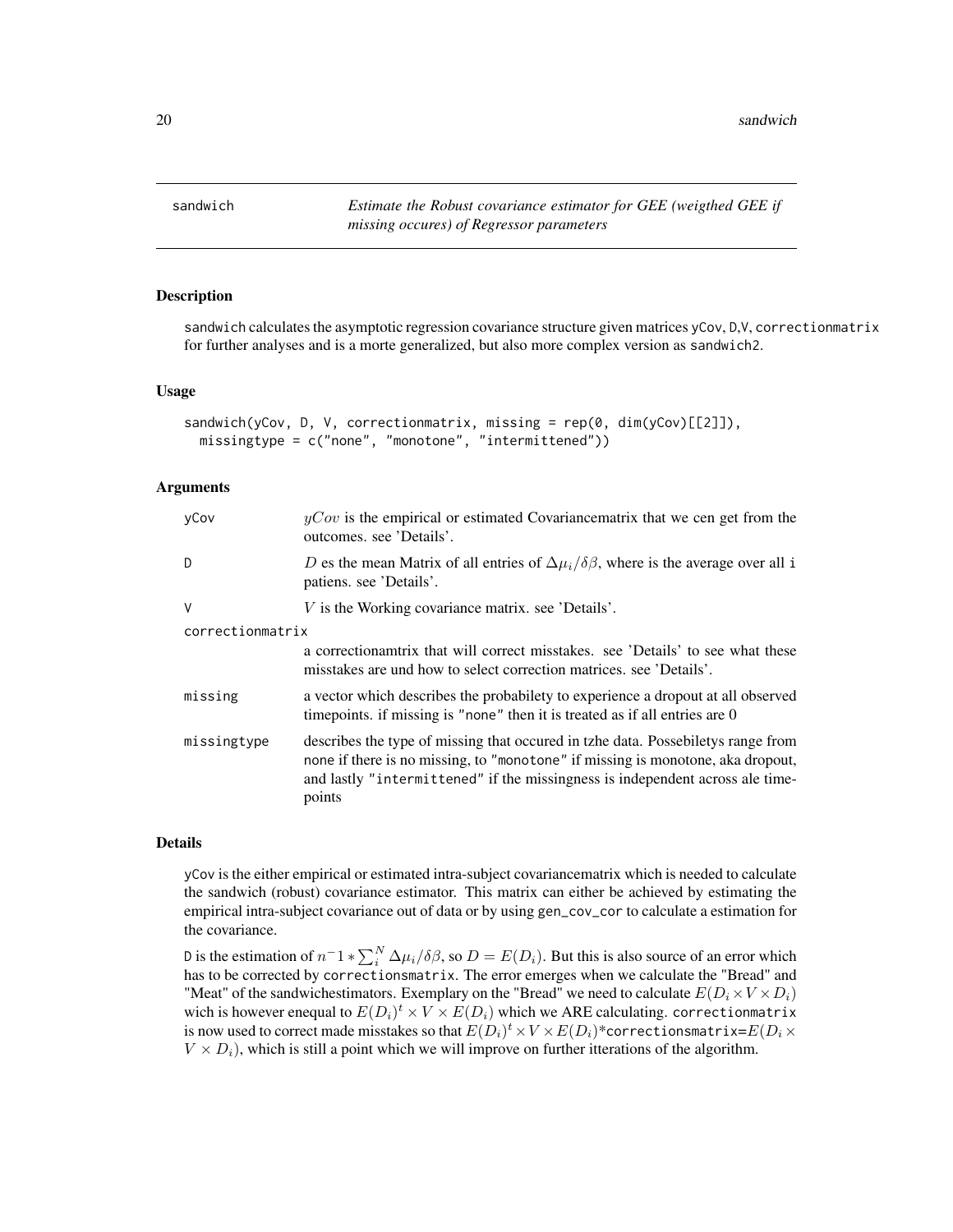#### sandwich 21

#### Value

sandwich returns the sandwich (robust) covariance estimator of regression coefficients which are impicently defined by D.

#### Source

sandwich computes the asymptotic sandwich covariance estimator and uses code contributed by Roland Gerard Gera.

## References

Liang Kung-Yee, Zeger Scott L. (1986); Jung Sin-Ho, Ahn Chul (2003); Wachtlin Daniel Kieser Meinhard (2013)

#### Examples

```
#Lets assume we wish to calculate the robust variance estimator for the equation
\# \eqref{y_{ij}=\beta_0+\beta_1*\1_{\tref{t}=\beta_2*\j+\beta_3*\1_{\tref{t}*\j+\epsilon_1*\j+\epsilon_2}}.#Furthermore we use the identitiy matrix as working covariance matrix.
#We compare the results with the same estimation made by \code{sandwich2} to show the
#same results. The cance to get randomized to treatment is 60 percent and we observe
#the timerange 0:5.
```

```
ycov = gen\_cov\_cor(var = 3, rho = 0.25, theta = 1, Time = 0.5, cov = TRUE)D = matrix(c(1, 0.6, 0, 0,1,0.6,1,0.6,
             1,0.6,2,1.2,
             1,0.6,3,1.8,
             1,0.6,4,2.4,
             1,0.6,5,3.0),nrow=4)
```

```
D=t(D)V=diag(1,length(0:5))
#We correct entries where E(D_i %*% D_i) is unequal to E(D_i)%*%E(D_i) (D %*% D).
correctionmatrix=matrix(c(1,1,1,1,1,1/0.6,1,1/0.6,1,1,1,1,1,1/0.6,1,1/0.6),nrow=4)
missingtype = "none"
```
robust=sandwich(yCov=ycov,D=D,V=V,missingtype=missingtype,correctionmatrix=correctionmatrix) robust

```
#To see if that is correct we can verify it with function sandwich2, which is usable for
#this particular model with:
robust2=sandwich2(sigma = c(3,3), rho = 0.25, theta = 1,k = 1.5, Time = 0:5,
droput = rep(0,6), Model = 1)
robust2[[1]]
# We can also test this with the the Model:
#\eqn{y_{ij}=\beta_0+\beta_2*j+\beta_3*I _{treat}*j+\epsilon_{ij}} which leads to
D = matrix(c(1, 0, 0,1,1,0.6,
              1,2,1.2,
```

```
1,3,1.8,
```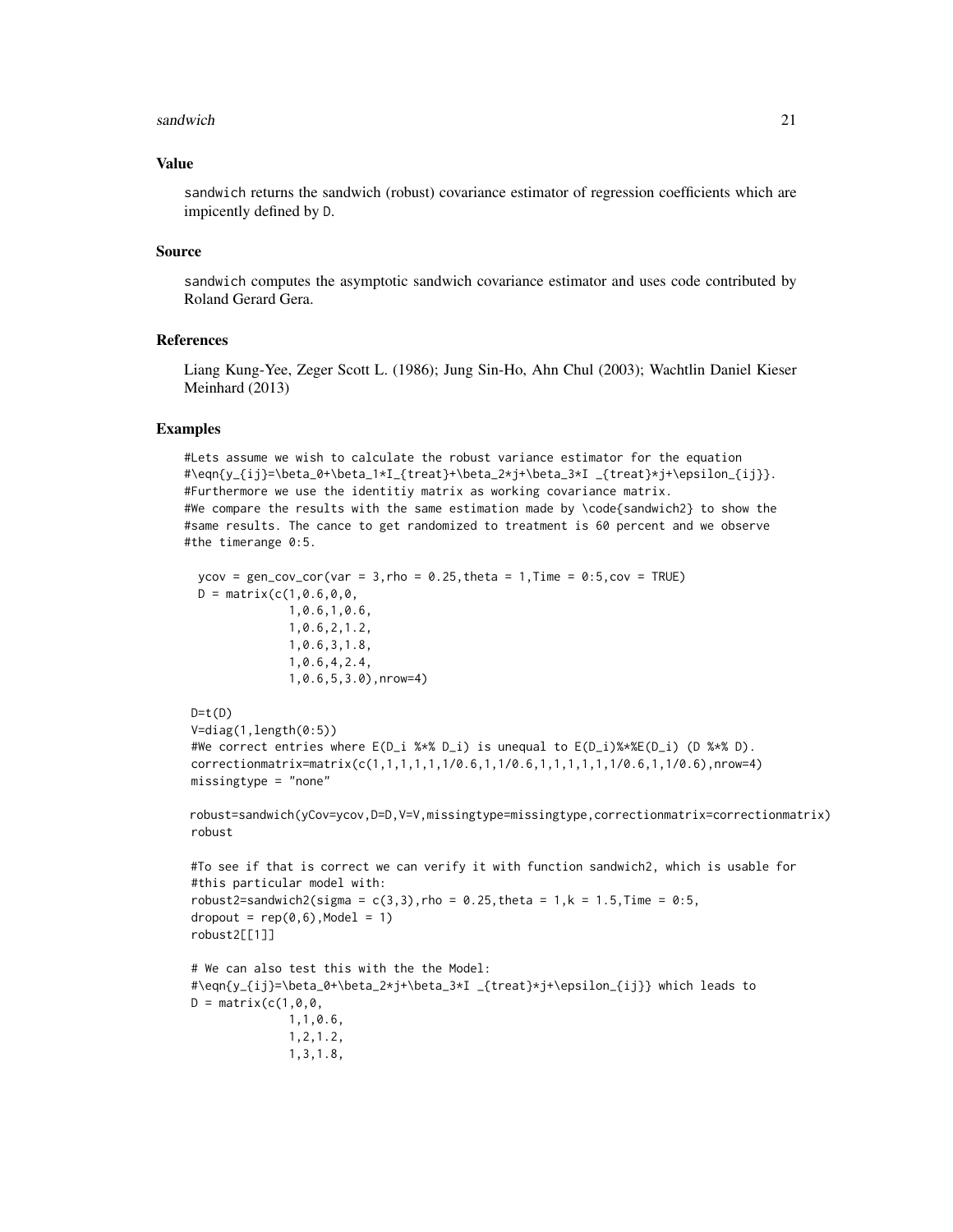```
1,4,2.4,
              1,5,3.0),nrow=3)
D=t(D)V=diag(1,length(0:5))
#We correct entries where E(D_i %*% D_i) is unequal to E(D_i)%*%E(D_i) (D %*% D).
correction matrix = matrix(c(1,1,1, 1,1,1, 1,1,1/0.6), nrow=3)missingtype = "none"
robust=sandwich(yCov=ycov,D=D,V=V,missingtype=missingtype,correctionmatrix=correctionmatrix)
robust
robust2=sandwich2(sigma = c(3,3), rho = 0.25, theta = 1,k = 1.5, Time = 0:5,
droput = rep(0,6), Model = 2)
robust2[[1]]
```

| sandwich2 |  |  |
|-----------|--|--|
|           |  |  |

Generate Time Series with Negative Binomial Distribution and Autore*gressive Correlation Structure of Order One: NB-INAR(1)*

# Description

rnbinom.inar1 generates one or more independent time series following the NB-INAR(1) model. The generated data has negative binomial marginal distribution and an autoregressive covariance structure.

#### Usage

sandwich2(sigma, rho, theta, k, Time, dropout, Model)

# Arguments

| sigma   | assymptotic standard deviation for Full and subpupulation                                                   |
|---------|-------------------------------------------------------------------------------------------------------------|
| rho     | correlation coefficient of the underlying autoregressive correlation structure. Must<br>be between 0 and 1. |
| theta   | correlation absorption coefficient if tinepoints are farther appart                                         |
| k       | sample size allocation factor between groups: see 'Details'.                                                |
| Time    | vector of measured timepoints                                                                               |
| dropout | vector describing the percentage of dropout in every time point                                             |
| Model   | either 1 or 2, describing if 4-regressor or 3-regressor model was used.                                     |

#### Details

The generated marginal negative binomial distribution with mean  $mu = \mu$  and size =  $\eta$  has density

 $(\mu/(\mu+\eta))^x\Gamma(x+\eta)/(\Gamma(x+1)\Gamma(\eta))(\eta/(\mu+\eta))^{\eta}$ 

for  $0 < \mu$ ,  $0 < \eta$  and  $x = 0, 1, 2, ...$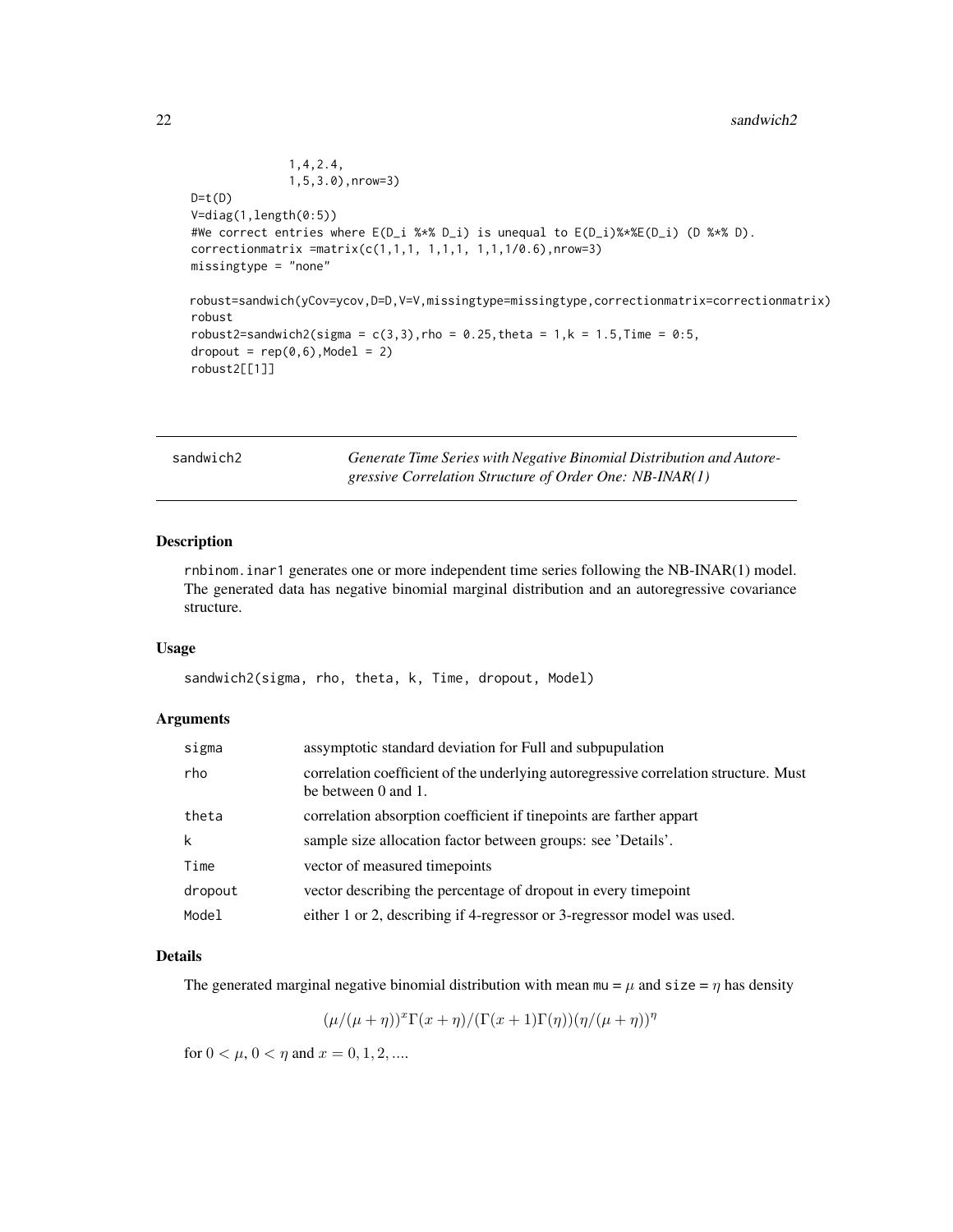<span id="page-22-0"></span>Within the NB-INAR(1) model, the correlation between two time points t and s for rho =  $\rho$  is given through

 $\rho^{\vert}t-s\vert$ 

for  $0 \leq \rho \leq 1$ .

#### Value

rnbinom.inar1 returns a matrix of dimension n x tp with marginal negative binomial distribution with mean mu and dispersion parameter size, and an autoregressive correlation structure between time points.

#### Source

rnbinom.inar1 computes a reparametrization of the NB-INAR(1) model by *McKenzie 1986* using code contributed by Thomas Asendorf.

# References

McKenzie Ed (1986), Autoregressive Moving-Average Processes with Negative-Binomial and Geometric Marginal Distributions. *Advances in Applied Probability* Vol. 18, No. 3, pp. 679-705.

#### Examples

```
set.seed(8)
random<-rnbinom.inar1(n=1000, size=0.6, mu=2, rho=0.8, tp=6)
cor(random)
#Check the marginal distribution of time point 3
plot(table(random[,3])/1000, xlab="Probability", ylab="Observation")
lines(0:26, dnbinom(0:26, mu=2, size=0.6), col="red")
legend("topright",legend=c("Theoretical Marginal Distribution", "Observed Distribution"),
col=c("red", "black"), lty=1, lwd=c(1,2))
```
sim.bssr.1subgroup *Simulation of a One Subgroup Design with Internal Pilot Study*

#### Description

Given estimates of the treatment effects to be proven, the variances, and the prevalence, sim.bssr.1subgroup calculates a initial sample size and performes a blinded sample size recalculation after a prespecified number of subjects have been enrolled. Each oberservation is simulated and a final analysis executed. Several variations are included, such as different approximations or sample size allocation.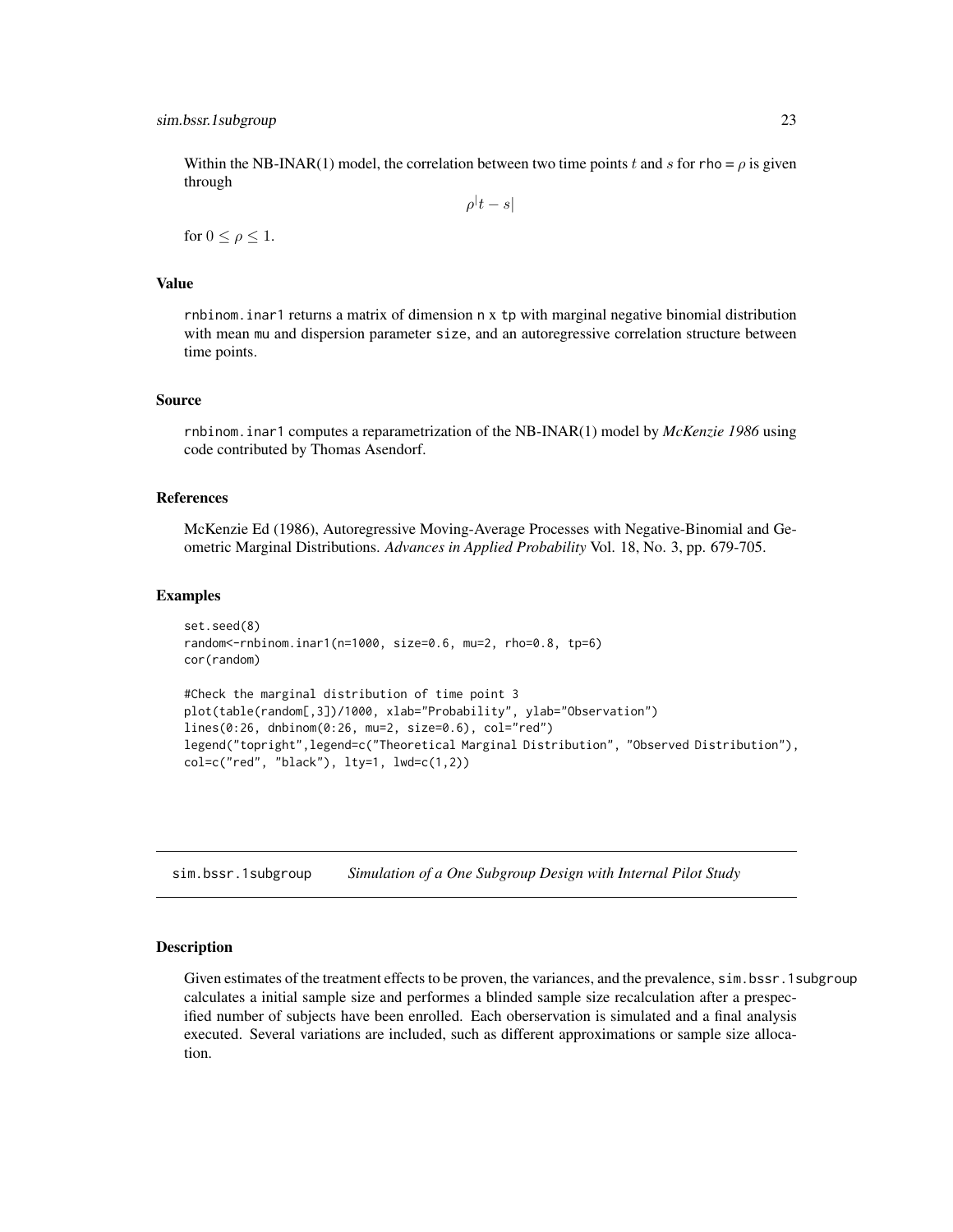#### Usage

```
sim.bssr.1subgroup(nsim = 1000, alpha, beta, delta, sigma, tau, vdelta,
  vsigma, vtau, rec.at = 1/2, eps = 0.001, approx = c("conservative.t","liberal.t", "normal"), df = c("n", "n1"), fix.tau = c("YES", "NO"),
 k = 1, adjust = c("YES", "NO"))
```
# **Arguments**

| nsim    | number of simulation runs.                                                                                                                                                                                                                                                             |
|---------|----------------------------------------------------------------------------------------------------------------------------------------------------------------------------------------------------------------------------------------------------------------------------------------|
| alpha   | level (type I error) to which the hypothesis is tested.                                                                                                                                                                                                                                |
| beta    | type II error (power=1-beta) to which an alternative should be proven.                                                                                                                                                                                                                 |
| delta   | vector of true treatment effects, c(outside subgroup, inside subgroup).                                                                                                                                                                                                                |
| sigma   | vector of true standard deviations, c(outside subgroup, inside subgroup).                                                                                                                                                                                                              |
| tau     | subgroup prevalence.                                                                                                                                                                                                                                                                   |
| vdelta  | vector of treatment effects to be proven, c(outside subgroup, inside subgroup).                                                                                                                                                                                                        |
| vsigma  | vector of assumed standard deviations, c(outside subgroup, inside subgroup).                                                                                                                                                                                                           |
| vtau    | expected subgroup prevalence.                                                                                                                                                                                                                                                          |
| rec.at  | blinded sample size review is performed after $rec.at*100\%$ subjects of the<br>initial sample size calculation.                                                                                                                                                                       |
| eps     | precision parameter concerning the power calculation in the iterative sample size<br>search algorithm.                                                                                                                                                                                 |
| approx  | approximation method: Use a conservative multivariate t distribution ("conser-<br>vative.t"), a liberal multivariate t distribution ("liberal.t") or a multivariate nor-<br>mal distribution ("normal") to approximate the joint distribution of the standard-<br>ized teststatistics. |
| df      | in case of a multivariate t distribution approximation, recalculate sample size<br>with degrees of freedom depending on the size of the IPS $(df=n1)$ or depending<br>on the final sample size (df=n).                                                                                 |
| fix.tau | subgroup prevalence is fixed by design (e.g. determined by recruitment) or is<br>simulated and has to be reestimated during the blinded review.                                                                                                                                        |
| k       | sample size allocation factor between groups: see 'Details'.                                                                                                                                                                                                                           |
| adjust  | adjust blinded estimators for assumed treatment effect ("YES","No").                                                                                                                                                                                                                   |
|         |                                                                                                                                                                                                                                                                                        |

#### Details

This function combines sample size estimation, blinded sample size reestimation and analysis in a design with a subgroup within a full population where we want to test for treatment effects between a control and a treatment group. The required sample size for the control and treatment group to prove an existing alternative delta with a specified power 1-beta when testing the global null hypothesis  $H_0$ :  $\Delta_F = \Delta_S = 0$  to level alpha is calculated prior to the study and then recalculated in an internal pilot study.

For sample sizes  $n_C$  and  $n_T$  of the control and treatment group, respectively, the argument k is the sample size allocation factor, i.e.  $k = n_T/n_C$ .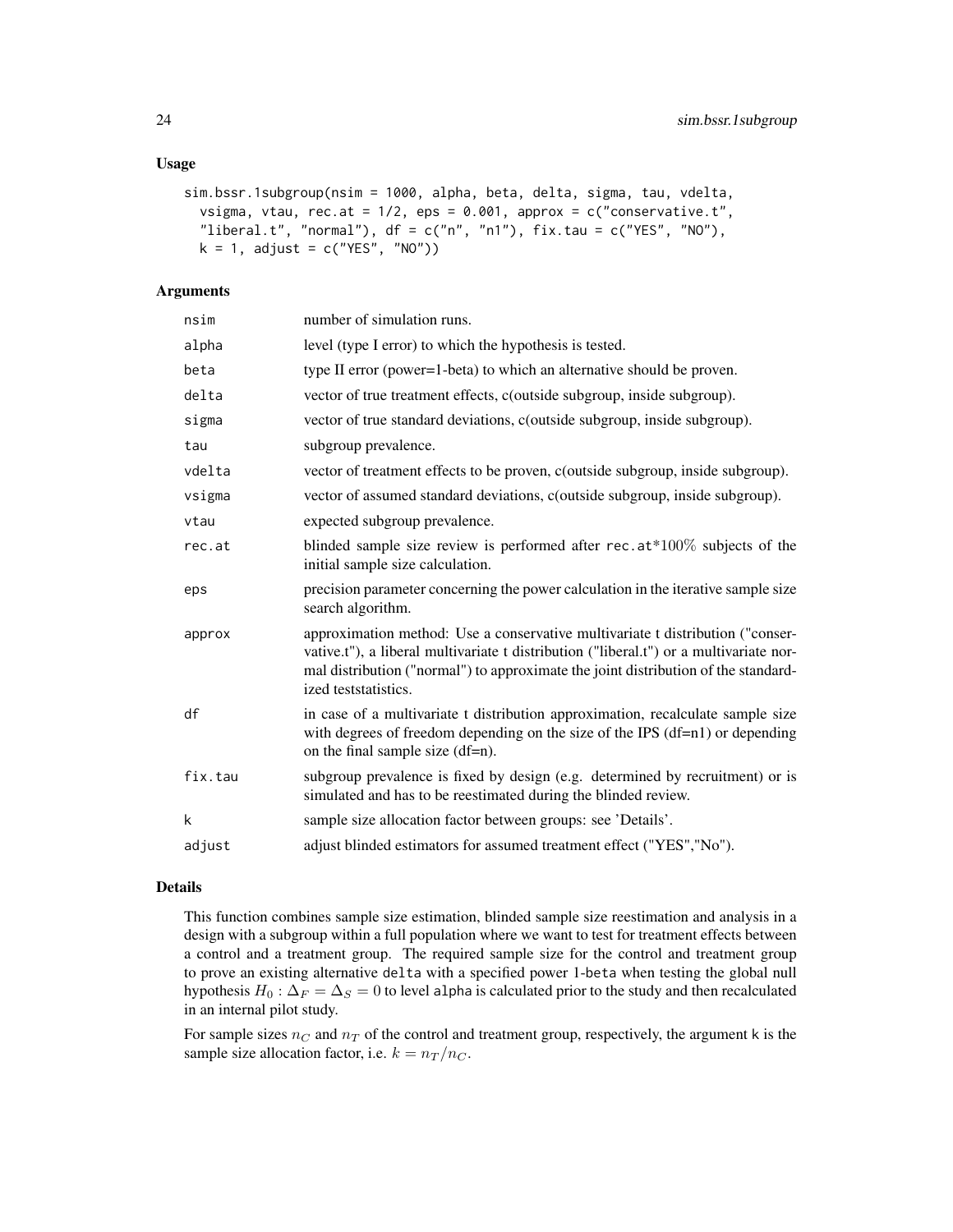<span id="page-24-0"></span>The parameter df provides a difference to the standard sample size calculation procedure implemented in [n.1subgroup](#page-9-1). When applying a multivariate t distribution approximation to approximate the joint distribution of the standardized test statistics it gives the opportunity to use degrees of freedom depending on the number of subjects in the IPS instead of degrees of freedom depending on the projected final sample size. Note that this leads to better performance when dealing with extremely small subgroup sample sizes but significantly increases the calculated final sample size.

#### Value

sim.bssr.1subgroup returns a data.frame containing the mean recalculated sample size within the control group and treatment group and the achieved simulated power along with all relevant parameters.

#### Source

sim.bssr.1subgroup uses code contributed by Marius Placzek.

# See Also

sim.bssr.1subgroup makes use of [n.1subgroup](#page-9-1), [bssr.1subgroup](#page-1-1), and [r.1subgroup](#page-14-1).

#### Examples

```
sim.bssr.1subgroup(nsim=10,alpha=0.025,beta=0.1,delta=c(0,1),sigma=c(1,1.3),tau=0.2,
vdelta=c(0,1),vsigma=c(1,1),vtau=0.3,eps=0.002, approx="conservative.t",df="n",
fix.tau="YES",k=1,adjust="NO")
```
sim.bssr.gee.1subgroup

*Simulation of a longitudinal One Subgroup Design with Internal Pilot Study*

#### Description

Given estimates of the treatment effects to be proven, the variances, and the prevalence, sim.bssr.gee.1subgroup calculates an initial sample size and performes a blinded sample size recalculation after a prespecified number of subjects have been enrolled. Each oberservation is simulated and a final analysis executed. Several variations are included, such as different approximations or sample size allocation.

#### Usage

```
sim.bssr.gee.1subgroup(nsim = 1000, alpha = 0.05, tail = "both",beta = 0.2, delta = c(0.1, 0.1), vdelta = c(0.1, 0.1),
 sigma_pop = c(3, 3), vsigma_pop = c(3, 3), tau = 0.5, rho = 0.25,
 vrho = 0.25, theta = 1, vtheta = 1, Time = 0:5, rec.at = 0.5,
 k = 1, model = 1, V = diag(rep(1, length(Time))), OD = 0,
 vdropout = rep(0, length(Time)), missingtype = "none",vmissingtype = "none", seed = 2015)
```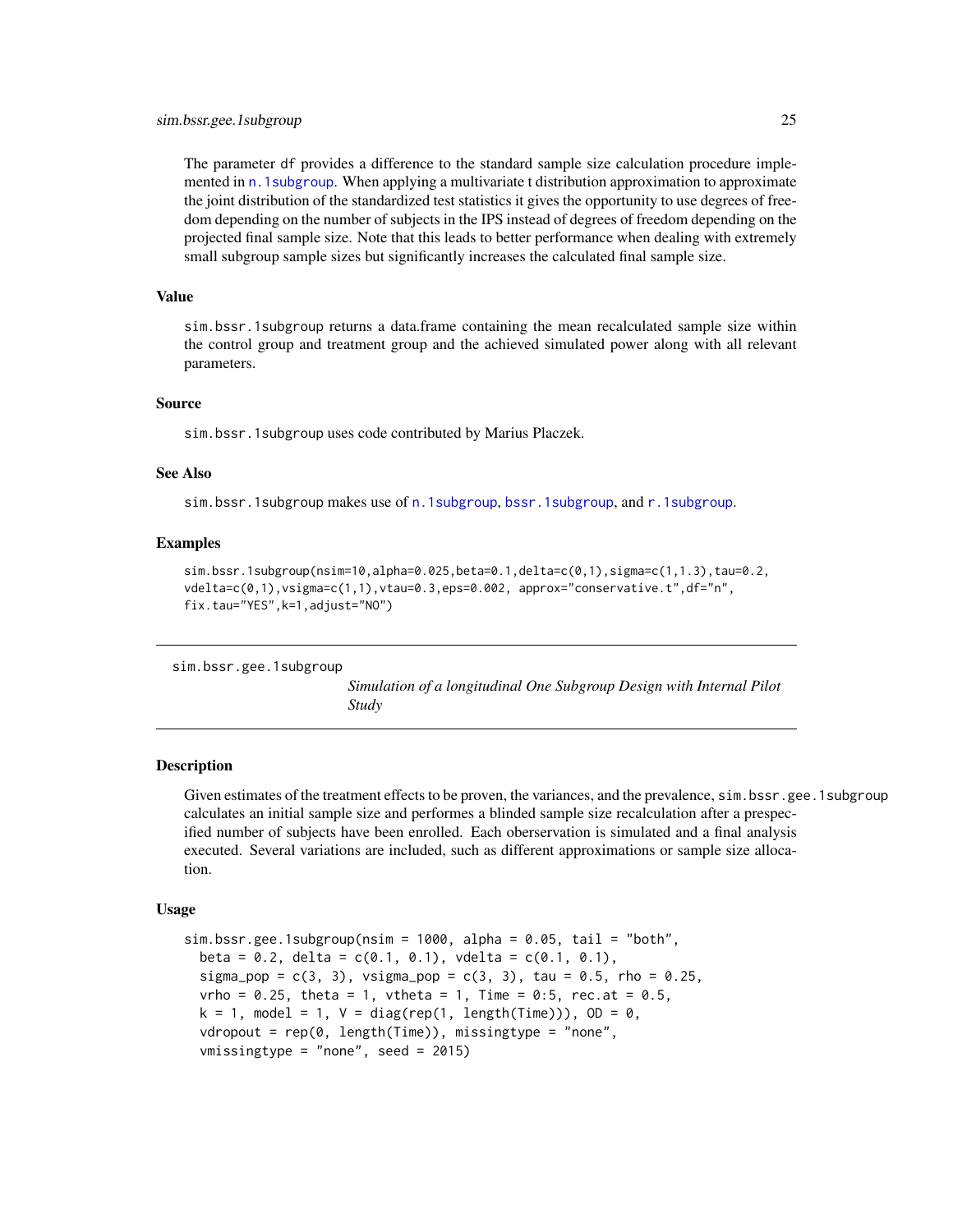#### **Arguments**

| nsim         | number of simulation runs.                                                                                    |
|--------------|---------------------------------------------------------------------------------------------------------------|
| alpha        | level (type I error) to which the hypothesis is tested.                                                       |
| tail         | which type of test is used, e.g. which quartile und H0 is calculated                                          |
| beta         | type II error (power=1-beta) to which an alternative should be proven.                                        |
| delta        | vector of true treatment effects, c(allcomers, inside subgroup).                                              |
| vdelta       | vector of treatment effects to be proven, c(allcomers, inside subgroup).                                      |
| sigma_pop    | vector of true standard deviations, c(allcomers, inside subgroup).                                            |
| vsigma_pop   | vector of assumed standard deviations, c(allcomers, inside subgroup).                                         |
| tau          | subgroup prevalence.                                                                                          |
| rho          | true correlation coefficent between two adjasent timepints                                                    |
| vrho         | initial expectation of the correlation coefficent between two adjasent timepints                              |
| theta        | true correlation absorption coefficient if tinepoints are farther appart                                      |
| vtheta       | expected correlation absorption coefficient if tinepoints are farther appart                                  |
| Time         | vector of measured timepoints                                                                                 |
| rec.at       | blinded sample size review is performed after rec.at*100% subjects of the<br>initial sample size calculation. |
| k            | sample size allocation factor between groups: see 'Details'.                                                  |
| model        | which of the two often revered statistical models should be used?: see 'Details'.                             |
| V            | working covariance matrix. Easiest case ist the identity matrix.                                              |
| 0D           | overall dropout measuered at last timepoint                                                                   |
| vdropout     | vector of expected dropouts per timepoint if missingness is to be expected                                    |
| missingtype  | true missing type underlying the missingness                                                                  |
| vmissingtype | initial assumptions about the missingtype underlying the missingness                                          |
| seed         | set seed value for the simulations to compare resutlts.                                                       |

# Details

This function combines sample size estimation, blinded sample size reestimation and analysis in a design with a subgroup within a full population where we want to test for treatment effects between a control and a treatment group. The required sample size for the control and treatment group to prove an existing alternative delta with a specified power 1-beta when testing the global null hypothesis  $H_0$ :  $\Delta_F = \Delta_S = 0$  to level alpha is calculated prior to the study and then recalculated in an internal pilot study.

For sample sizes  $n_C$  and  $n_T$  of the control and treatment group, respectively, the argument k is the sample size allocation factor, i.e.  $k = n_T / n_C$ .

# Value

sim.bssr.1subgroup returns a data.frame containing the mean and variance of recalculated sample sizes within the control group and treatment group respectively and the achieved simulated power along with all relevant parameters.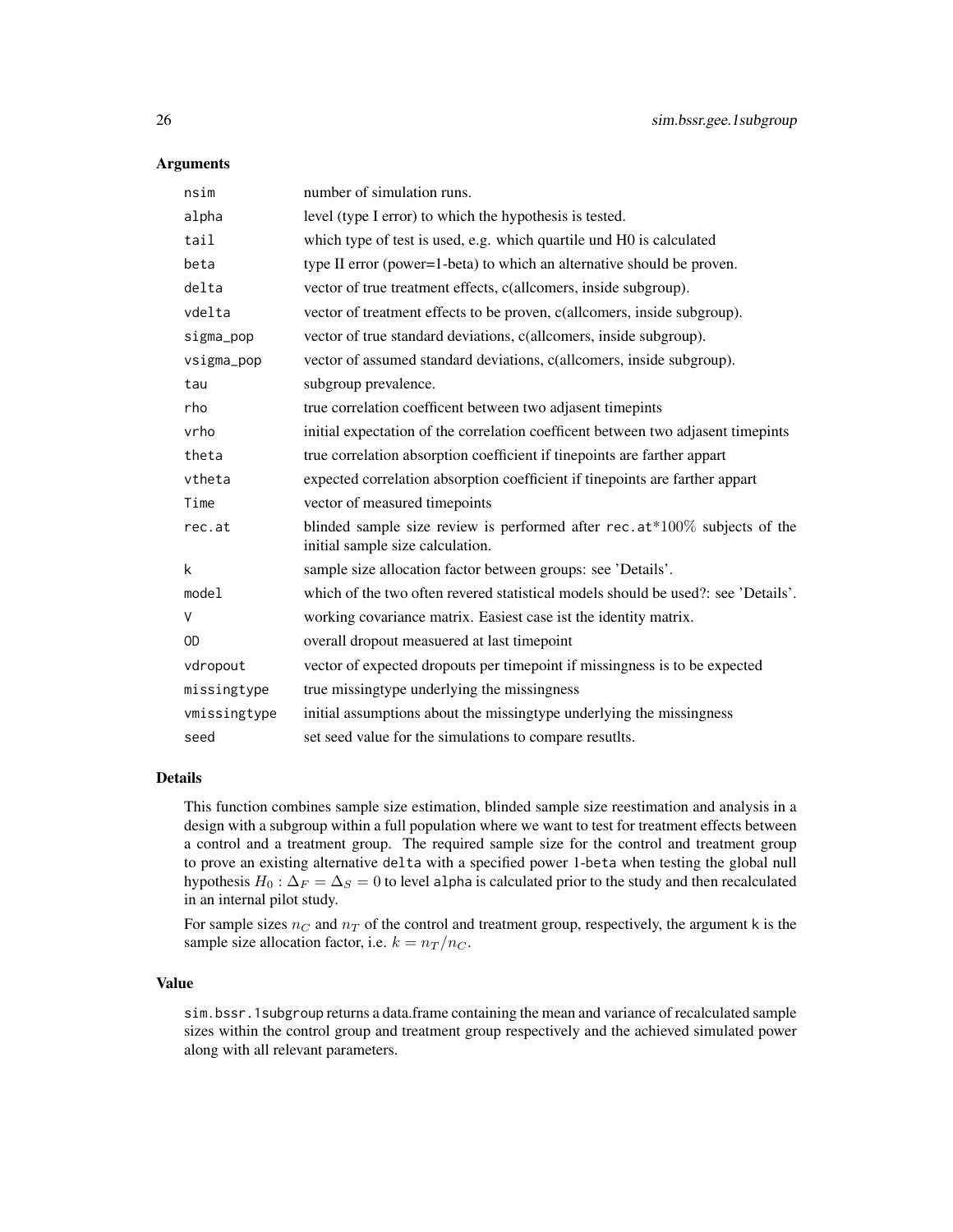# <span id="page-26-0"></span>summary.bssrest 27

#### Source

sim.bssr.gee.1subgroup uses code contributed by Roland Gerard Gera.

#### See Also

sim.bssr.gee.1subgroup makes use of [n.gee.1subgroup](#page-11-1), [bssr.gee.1subgroup](#page-3-1), and [r.gee.1subgroup](#page-15-1).

#### Examples

sim.bssr.gee.1subgroup(nsim = 5,missingtype = "intermittened")

<span id="page-26-1"></span>summary.bssrest *Summarizing Blinded Sample Size Reestimation*

# Description

summary method for class "bssrest".

# Usage

## S3 method for class 'bssrest' summary(object, ...)

# Arguments

| object   | an object of class "bssrest".      |
|----------|------------------------------------|
| $\cdots$ | Arguments to be passed to methods. |

# Details

summary.bssrest gives back blinded sample size estimates. Furthermore, inputs are displayed for double checking.

#### See Also

[n.nb.inar1](#page-13-1) for initial sample size estimates within the NB-INAR(1) model.

#### Examples

```
#Calculate required sample size to find significant difference with
#80% probability when testing the Nullhypothesis H_0: mu_T/mu_C >= 1
#assuming the true effect delta is 0.8 and rate, size and correlation
#parameter in the control group are 2, 1 and 0.5, respectively.
estimate<-n.nb.inar1(alpha=0.025, power=0.8, delta=0.8, muC=2, size=1, rho=0.5, tp=7, k=1)
#Simulate data
set.seed(8)
```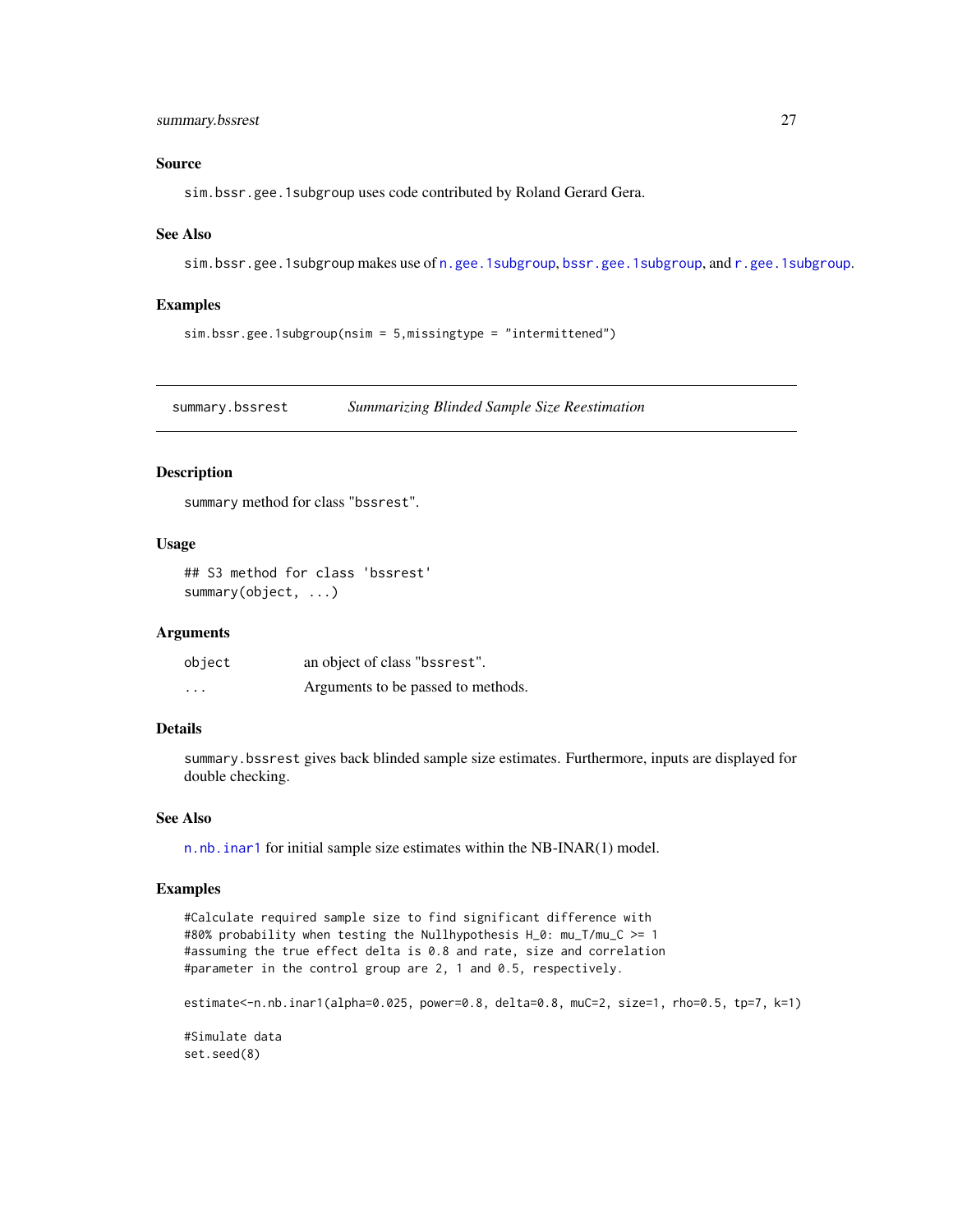```
placebo<-rnbinom.inar1(n=50, size=1, mu=2, rho=0.5, tp=7)
treatment<-rnbinom.inar1(n=50, size=1, mu=1.6, rho=0.5, tp=7)
#Blinded sample size reestimation
estimate<-bssr.nb.inar1(alpha=0.025, power=0.8, delta=0.8, x=rbind(placebo, treatment),
n=c(50,50), k=1)
summary(estimate)
```
summary.ssest *Summarizing Initial Sample Size Estimates*

#### Description

summary method for class "ssest".

# Usage

```
## S3 method for class 'ssest'
summary(object, ...)
```
# Arguments

| object   | an object of class "ssest".        |
|----------|------------------------------------|
| $\cdots$ | Arguments to be passed to methods. |

# Details

summary.ssest gives back initial sample size estimates required. Furthermore, inputs are displayed for double checking.

#### See Also

[n.nb.inar1](#page-13-1) for initial sample size estimates within the NB-INAR(1) model.

#### Examples

#Calculate required sample size to find significant difference with #80% probability when testing the Nullhypothesis H\_0: mu\_T/mu\_C >= 1 #assuming the true effect delta is 0.8 and rate, size and correlation #parameter in the control group are 2, 1 and 0.5, respectively.

```
estimate<-n.nb.inar1(alpha=0.025, power=0.8, delta=0.8, muC=2, size=1, rho=0.5, tp=7, k=1)
summary(estimate)
```
<span id="page-27-0"></span>